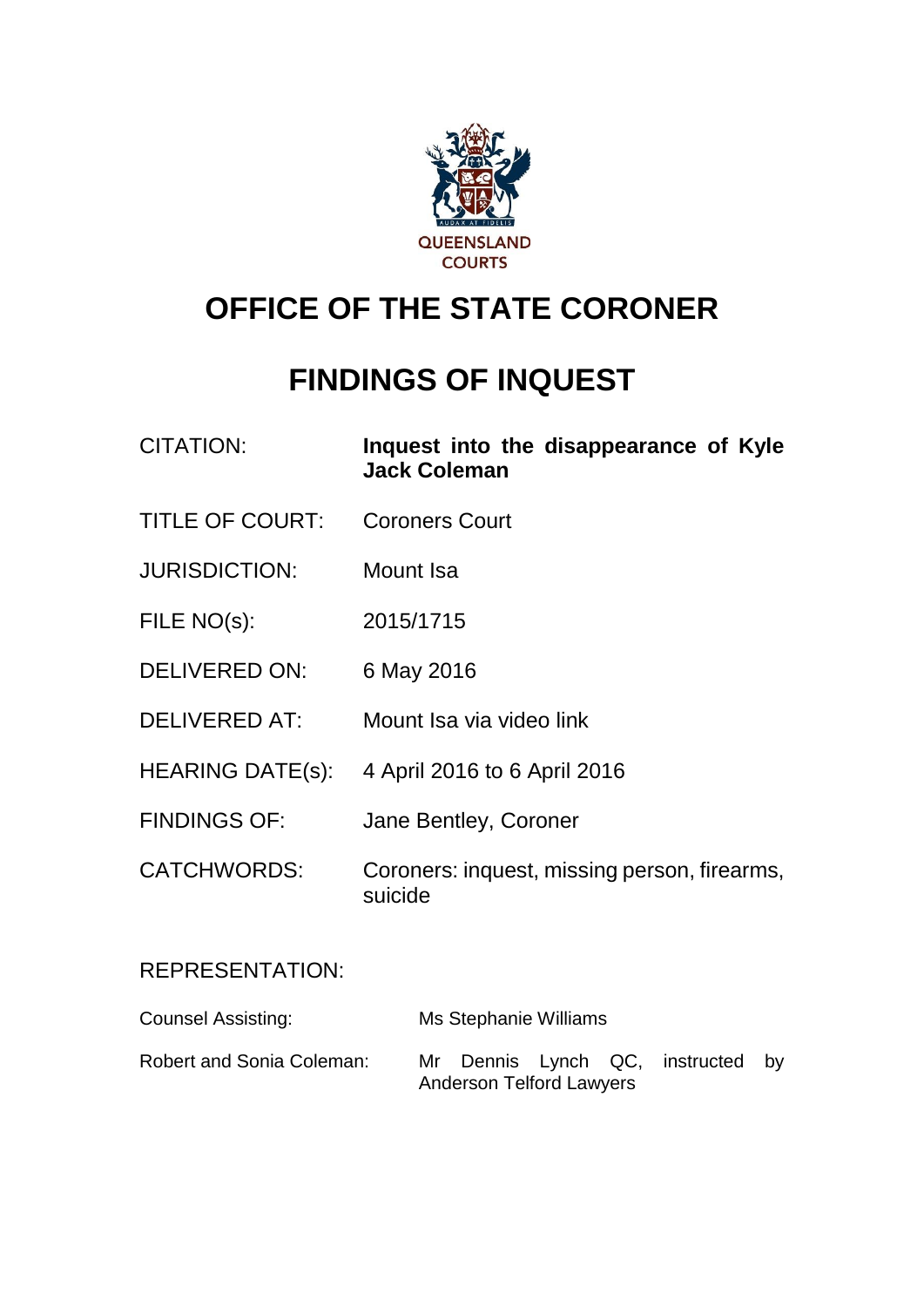## **Introduction**

Section 45 of the *Coroners Act 2003* provides that when an inquest is held the coroner's written findings must be given to the family of the person in relation to whom the inquest has been held, each of the persons or organisations granted leave to appear at the inquest and to officials with responsibility over any areas the subject of recommendations.

These are my findings in relation to the disappearance of Kyle Jack Coleman. They will be distributed in accordance with the requirements of the Act and posted on the web site of the Office of the State Coroner.

These findings and comments:

- 1. confirm the identity of the missing person, whether he is deceased and, if so, the time, place and medical cause of his death, as far as can be ascertained; and
- 2. consider whether the actions or omissions of any third party contributed to his death.

## **Background**

At the time of his disappearance Kyle Coleman was 17 years old. He lived at home with his parents, Robert and Sonia Coleman, at 23 Fifth Avenue, Parkside at Mount Isa. He was a third year apprentice diesel fitter. He had completed high school at the Good Shepherd Catholic College before commencing his apprenticeship. He was in good physical and mental health. He had no adult or juvenile criminal history.

Kyle was a social drinker of alcohol. He would drink at home or with friends and would usually consume Bundaberg Red rum. He was said to be placid when drinking alcohol.

On 23 February 2014 Robert Coleman reported to Mount Isa police that Kyle was missing after he failed to return home from a camping trip.

On 21 February 2014 Kyle went camping with James Michael Coleman. Kyle and James were not related but they were very close friends. Both were employed by Popey's Diesel Service. James was Kyle's direct supervisor.

Both Kyle and James were hard-working young men of good character who had promising futures. They were loved by their families and friends and well thought of by those who knew them.

James Coleman was born 4 March 1992 and resided with his defacto spouse, Toni-Lee Sabin, at Soldiers Hill, Mount Isa. He was the registered owner of a 2011 Holden Colorado utility, Queensland registration 183SDB.

Kyle and James left Mount Isa at about midday on 21 February 2014 and headed for Gregory Downs where they planned to camp. Gregory Downs is a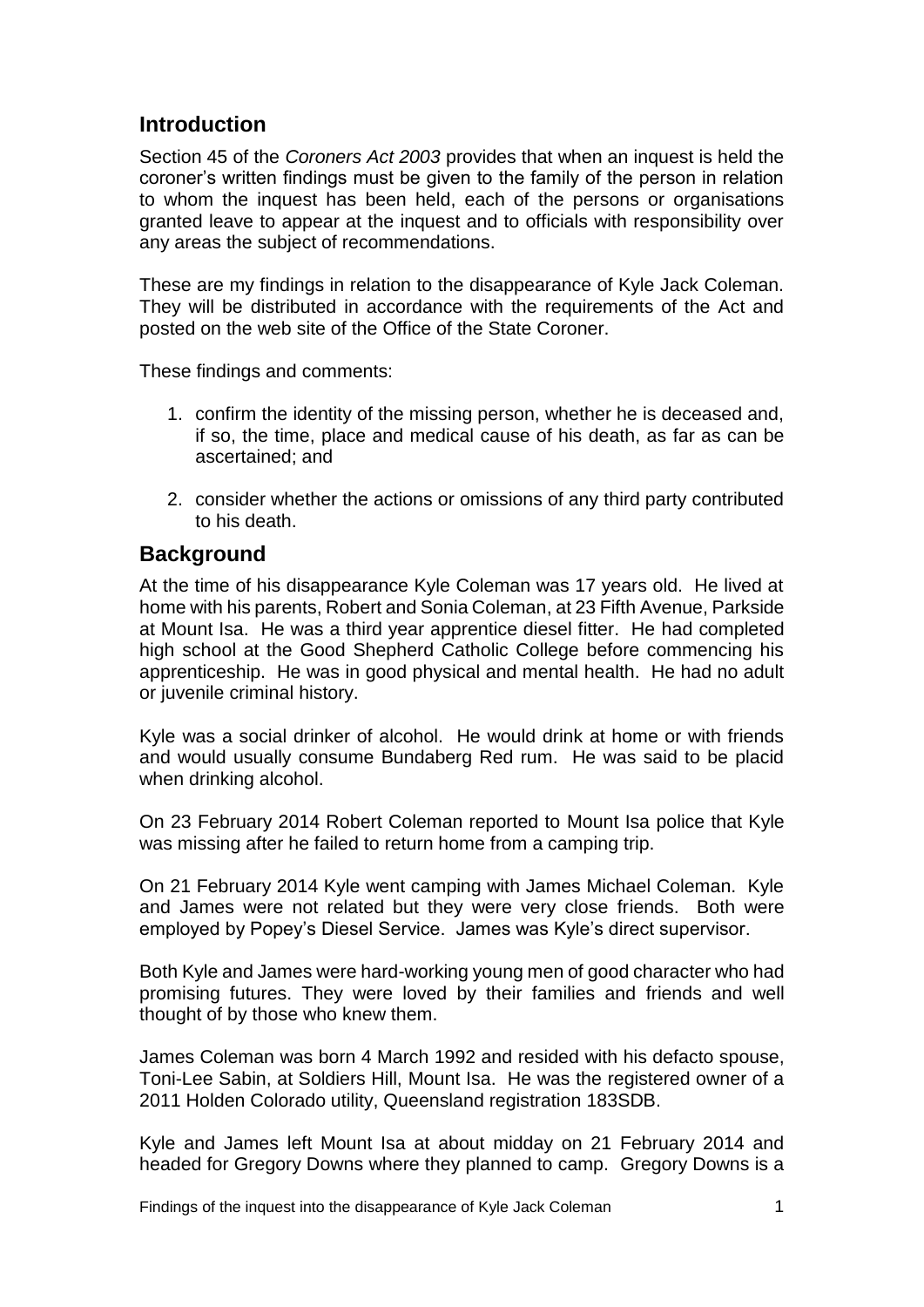camping area situated along the Gregory River, approximately 300km north of Mount Isa on the Wills Developmental Road.

Due to road closures they were unable to travel to Gregory Downs and instead diverted to the homestead of Undilla Cattle Station. Undilla Station is a cattle station of 320,000 acres, owned and run by Lindsay Wray Miller. It is situated on the Gregory Downs – Camooweal Road, about 200km north of Mount Isa. Between 16 and 23 February 2014, 128mm of rain fell on Undilla Station.

Upon arrival at the homestead, James and Kyle spoke to Mr Miller, who gave them permission to go onto the station but told them they would not be able to get past the first creek crossing.

On 22 February 2014, James phoned Robert Coleman and told him that he couldn't find Kyle.

Kyle Coleman has not made contact with any friends or family members since his disappearance. Checks made with financial institutions, interstate police agencies and government departments have failed to produce any evidence of his whereabouts. The last recorded activity on his bank accounts, mobile phone and Facebook page occurred on 21 February 2014.

There is no record of Kyle having attended any hospital or emergency service or police station. There is no record of Kyle having travelled anywhere in Australia or overseas.

A number of media releases were undertaken by police and Kyle's family including newspaper, social media, radio, television and other print media. Any avenues of investigation which arose from these releases have been exhausted by police with no results.

## **The police investigation**

When Robert Coleman reported Kyle missing, police commenced *Operation Mike Leaseback* – the investigation into Kyle's disappearance.

#### *James Coleman – statement of 23 February 2014*

On 23 February 2014, police spoke to James Coleman. He told them that he and Kyle left Mount Isa at about midday on 21 February 2014 with the intention of travelling to Gregory Downs to camp for the night and returning Saturday 22 February 2014. He told police that before leaving Mount Isa they attended the Barkly Hotel bottleshop where they purchased a carton of Bundaberg Red Rum pre-mixed cans and a carton of Great Northern beer. He said they then stopped at the Shell Truck Port and purchased fuel.

James told police that, upon arriving at the Gregory Downs Road, they saw the road was closed due to bad weather and so they went to Undilla Station instead. They attended the homestead at Undilla Station and spoke to the Station owner, Lindsay Miller, who told them that they could enter the property. They drove to a creek that they could not cross and then returned to Mount Isa.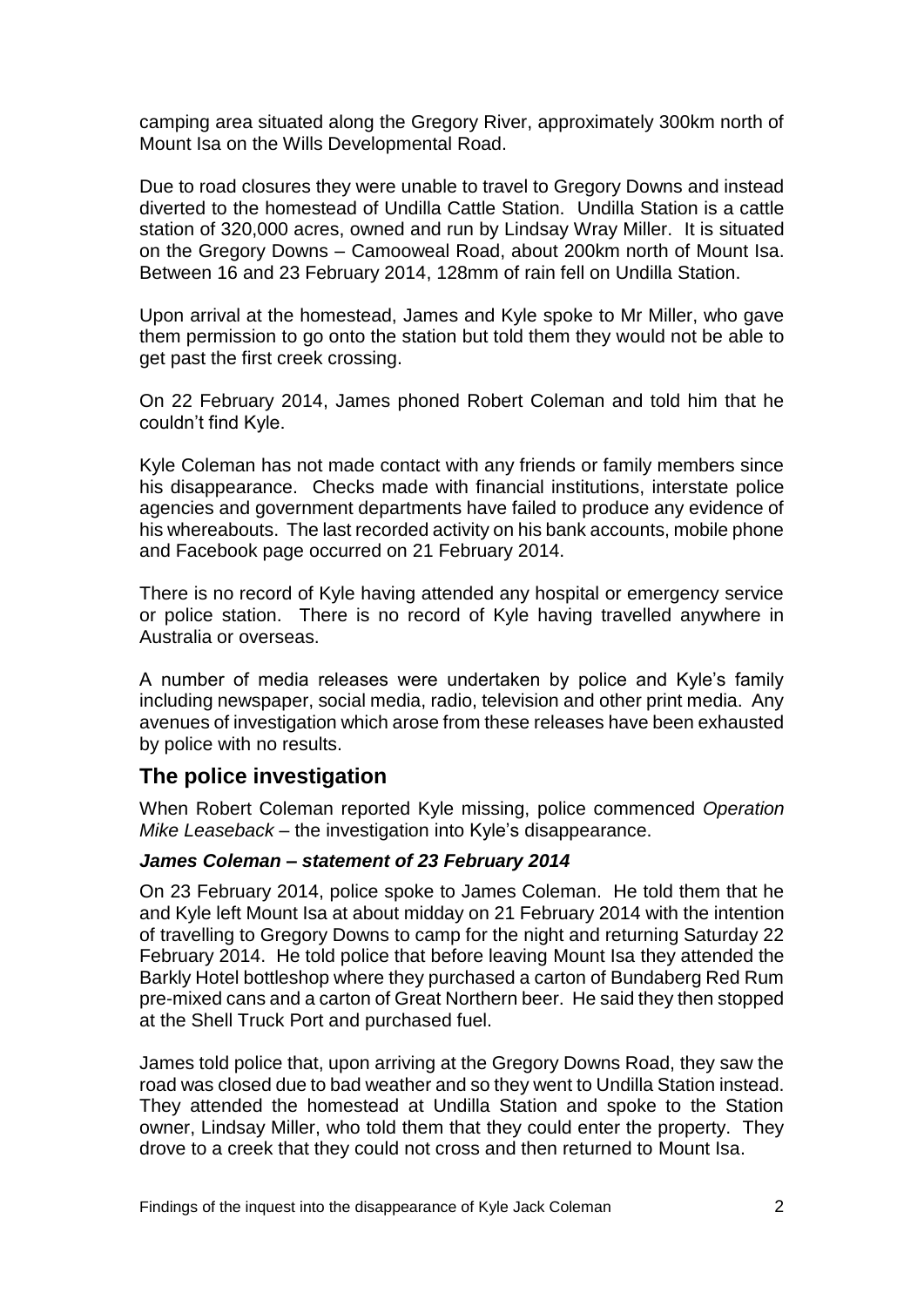James told police that when they returned to Mount Isa they went to his house at 10 Skewes Street where they consumed the rest of their alcohol. James said that he told Kyle he was tired and wanted to go to bed. He said that he went inside to go to the toilet and when he came back out Kyle was gone. He said that he looked around the yard and then sent a text to Kyle and phoned him but there was no response. He said that after about 30 minutes he drove the route Kyle would have walked to get home but he did not locate him.

James said that by the time he got home the sun was rising and he fell asleep until he awoke about 9.30am at which time he sent Kyle another message.

James said that after he picked up Toni from her place of work at about 11.20am he went to Kyle's house and asked Robert Coleman if he had seen Kyle. They started searching for Kyle.

James told police that when he unpacked his car he noticed that Kyle's swag and backpack had been removed from the vehicle.

#### *James Coleman – statement of 24 February 2014*

James Coleman provided a written statement to police on 24 February 2014.

James told police that he and Kyle were "like brothers" and had been inseparable since they began working together at Popey's Diesel Service about four years previously. James said that as far as he knew Kyle was happy and he had no issues at the time of his disappearance.

James said that on 21 February 2014 he mowed his lawn and then worked on his Landcruiser at CTV Bullbars. Kyle texted him and said that he wasn't working and asked whether he wanted to do something. James went home and Kyle came to his place in Kyle's father's Landcruiser. They talked for a while and then drove around town. Kyle said that he wasn't working because he had been told by Matt Watts, the workshop supervisor, that there was no work for him that day.

They went to the Commonwealth Bank and James withdrew some money from the ATM and then they drove to the second hand shop off Marian Street and James bought four packets of .303 bullets and a black and green gun bag. They went to Bell and Moir Toyota and picked up James' Colorado from Toni. They then drove to Kyle's place and he left his car there and put his swag and bag in the back of James' car. They drove to James' house and loaded up the car with his swag, two jerry cans, an esky containing ice and meat and a .303 rifle.

James said that they drove along the Barkly Highway and stopped at the Barkly Hotel where he bought a carton of Bundaberg Red Rum cans and a carton of Great Northern beer. The drove to the truckport where James filled up the car and one of the jerry cans with fuel. Kyle paid for the fuel.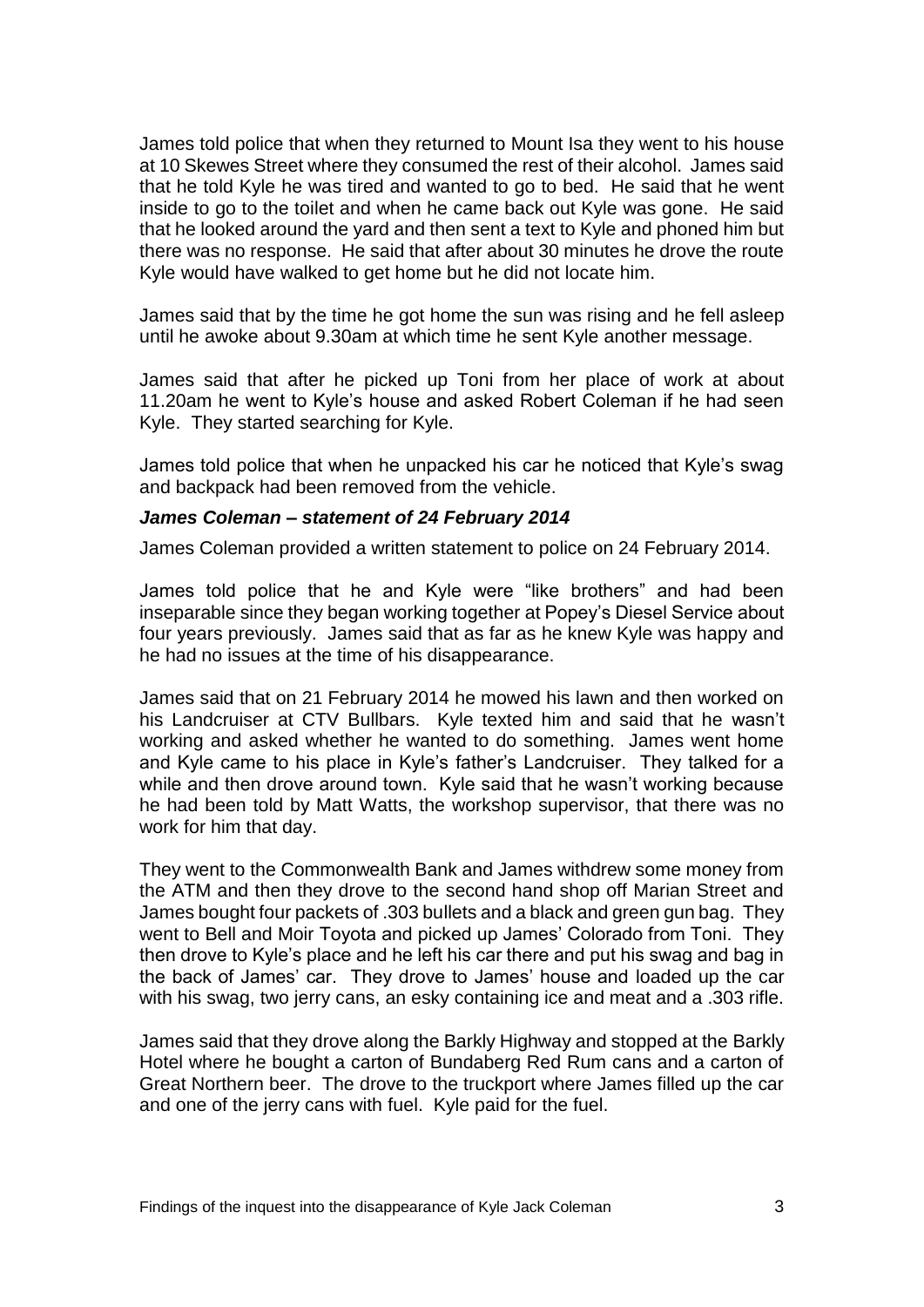James said they then drove towards Gregory. They drove along the highway and turned off at the Burketown turnoff. When they got to the dirt road there were signs indicating the road was closed. They decided not to keep going and instead headed for Undilla Station, back towards Camooweal along the dirt highway. They started to drink the alcohol they had bought.

When they reached Undilla Station they had been driving for about three hours since leaving Mount Isa. James spoke to the owner of Undilla Station, Lindsay Miller. They asked him about the rain and the state of the roads. They then drove back out to the highway and to the grid. When they got to the first crossing it looked too wet so they turned around and went back out the same way. They stopped driving and set up some cans to shoot. They used about 40 rounds. By this time it was nearly nightfall so they decided to leave to go back to town.

James said that they drove to his place and took the esky out of the back of the car. They were being quiet so as not to wake Toni. They sat around and drank the rest of the alcohol and chatted about work and girls. James said that Kyle seemed fine. They were both pretty drunk. As the sun started to come up James told Kyle that he was tired and wanted to go to bed and Kyle should call a cab. He went inside to go to the toilet and when he came back out Kyle was gone.

James told police that he sat outside for a while and finished his drink but Kyle didn't return. He then sent him a text message and when Kyle didn't reply he rang him twice and let the phone ring out but Kyle didn't answer. James said the sun was up when he rang Kyle.

James told police that he then went for a drive through the RSL and towards the highway. He then drove off the highway and beside a train track for as far as he could go before turning back onto the highway. He drove past the Barkly Hotel down Urquhart Street and then up Skewes Street.

James stated that by the time he got home Toni was up and she asked him what he was doing. He didn't say anything to her. She left for work. After she left James texted her to tell her he couldn't find Kyle. She rang him and he told her that they had been home all night but hadn't woken her. He sent Kyle another text message and then phoned Undilla Station to advise that he and Kyle had left the night before.

James said that he had a sleep on the couch and when he awoke he cleaned out the car and saw that Kyle's swag and backpack were gone. He took the gun back to his father's place. He drove back to his place.

James said that he was trying to call Kyle but the calls went straight to message bank. He texted Toni and Kyle's mum, Sonia, and told them he couldn't find Kyle.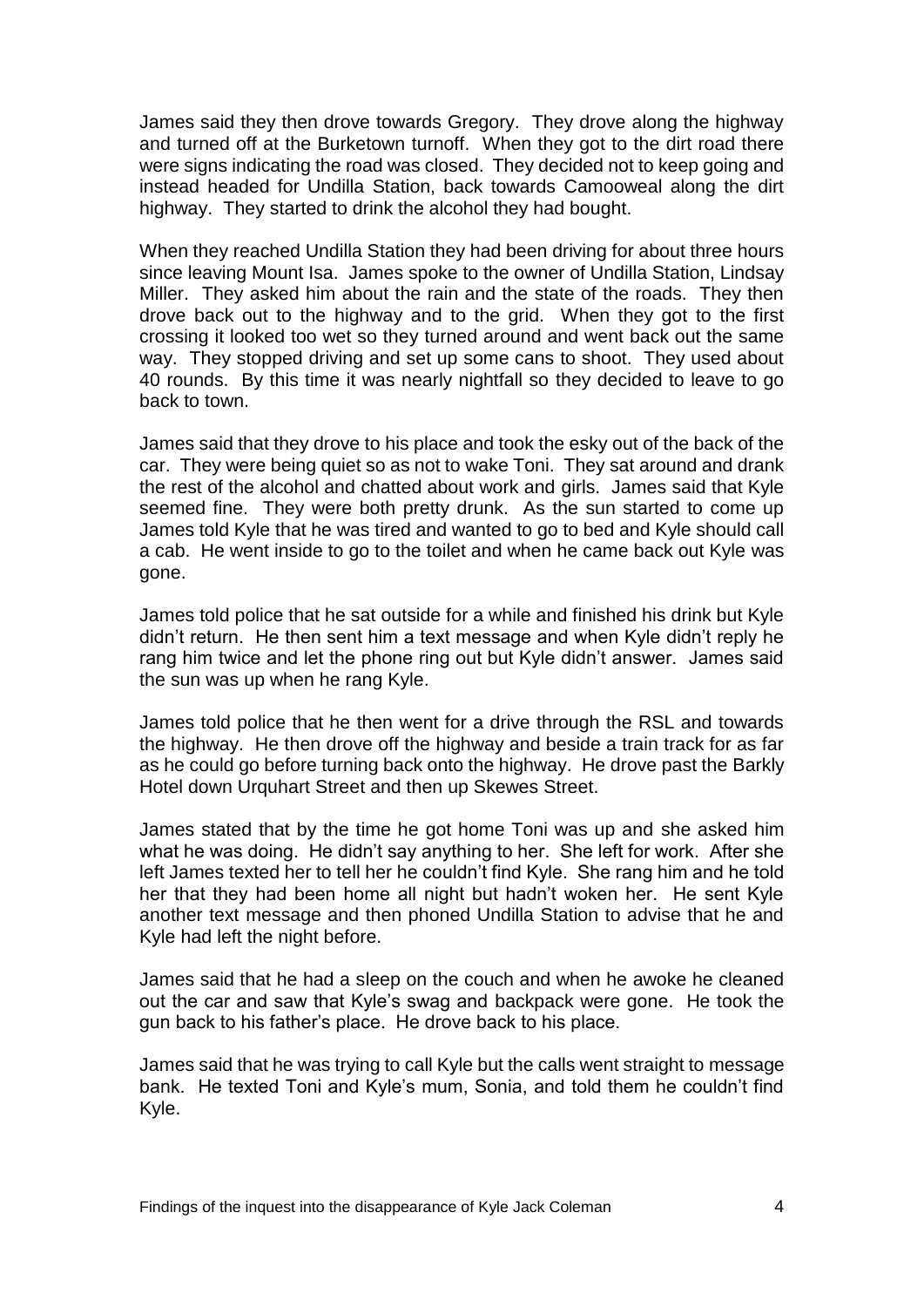James said that at about 11.30am James picked Toni up from work. On the way he drove through McDonalds and did a couple of laps of town, looking for Kyle. He took Toni home and told her he was worried about Kyle. He texted Sonia again and then went to Robert Coleman's house. He and Rob looked around for Kyle and then James went to the police station while Rob went to the hospital. James went to the house of Cara, Kyle's sister, but he wasn't there.

James and Robert returned to Robert's house. Kyle's sister and mother arrived and they all drove around town looking for Kyle.

James went home and got his motor bike and rode through the creeks. He returned to Robert's house and they drove out to the lake to look for Kyle. James was riding his bike and Robert and Sonia were driving. At this time James noticed that he had lost his phone whilst riding his bike. He didn't know where it was so didn't go back to look for it. James' bike broke down so he walked it to the grid and flagged down a lift to his house. He then drove back to the lake and picked up his bike. Robert and Sonia were still driving around.

The next day – Sunday, 23 February - James went driving again looking for Kyle. He told police he went to Paroo to the camp site there and then back around the Junction and then to East Leichardt and to the granite mine. When he got home Robert was there and said he had been to Painted Rock. Robert said he was going to report Kyle missing to the police. James rode his bike through the creeks again. When he got home the police were there.

James told police that when he last saw him Kyle was wearing a black shirt, board shorts (brown or cream), a white cap and skate shoes. James said that he was wearing a green collared t-shirt, multi coloured board shorts, thongs and an Akubra hat.

On Monday 24 February James went to work but then went to help the SES look for Kyle. Later he gave a statement to police at the station. He provided a DNA sample and fingerprints.

#### *Drive around with James Coleman*

On 25 February 2014 James drove with police to the locations he said he and Kyle had visited on the evening of 21 February. Police officers and James drove along the Barkly Highway and turned off on the Thorntonia Yelvertoft Road to Gregory Downs. James told police that at the intersection of Thorntonia Yelvertoft Road and Gregory Downs-Camooweal Road the road was blocked by a "Road Closed" sign so he and Kyle drove to Undilla Station where he spoke to Lindsay Miller. James then directed police along the "Red Roo" track which is a privately owned track which runs through Undilla Station and is used as a thoroughfare to traverse the property. It is maintained by Mr Miller. It is a single lane width.

James identified a location he called "Black Soil" and told police it was there that he and Kyle decided not to cross the creek because of water levels and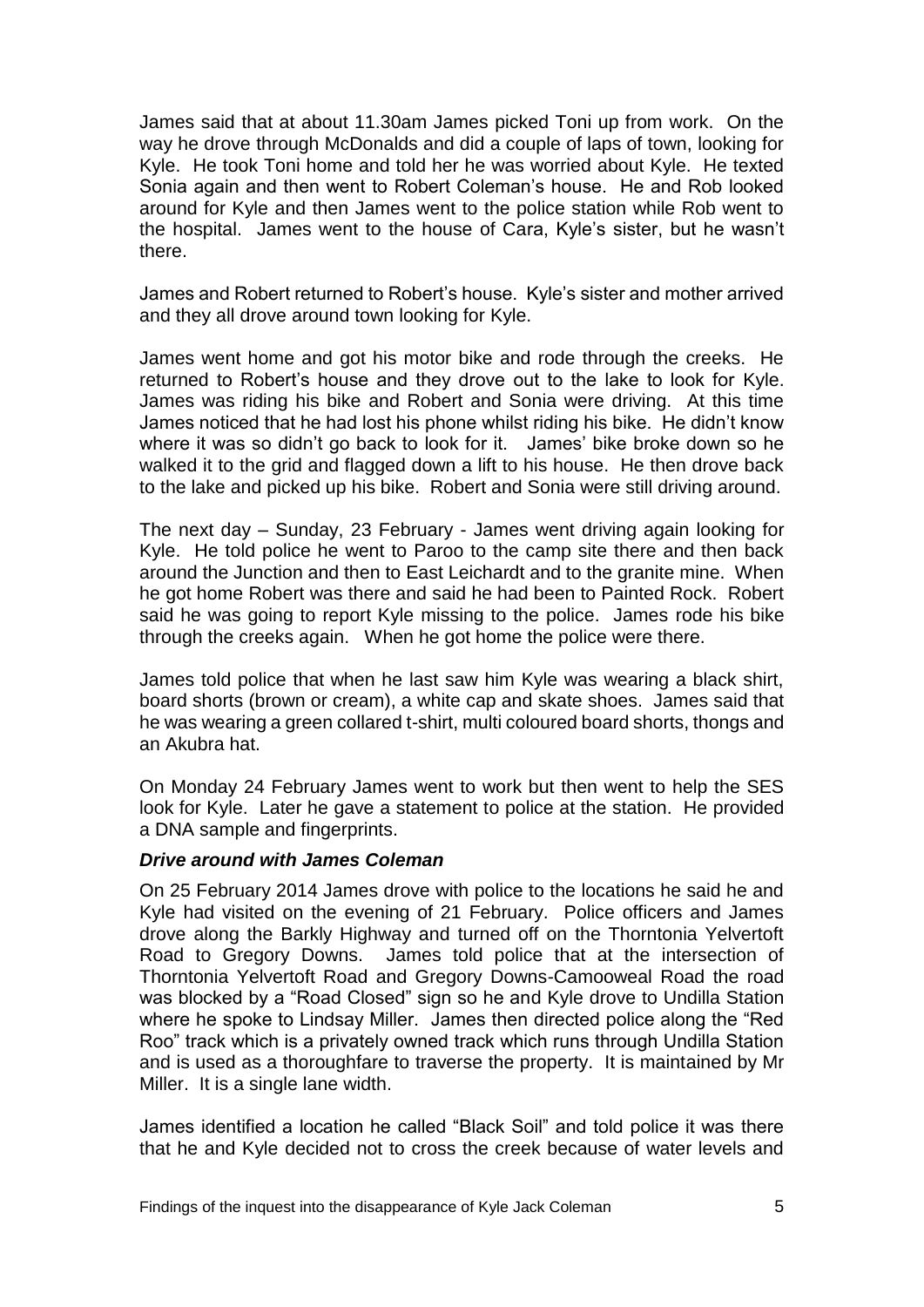they turned around and followed their tracks back along Red Roo track and then back to Mount Isa. James told police that when they reached the intersection of Thorntonia Yelvertoft Road and Gregory Downs-Camooweal Road they stopped and set up some empty cans and shot them with the .303 rifle. He said it was dark at that time such that they had the headlights on.

Police spoke with Mr Miller who confirmed that it would have been unlikely that Kyle and James would have been able to cross Harris Creek. Based on the information provided by James, police confined the initial search area to the southern side of Harris Creek.

#### *Death of James Coleman*

On 26 February 2014 James Coleman was found in the back shed of his residence. He was hanging by the neck from a canvas strap which was tied to a roof beam. He was declared to be deceased at 11.44am on that date. An autopsy revealed that he died from hanging. His death was due to suicide.

#### *Search of 10 Skewes Street*

After James committed suicide police searched his house. They seized items including his Holden Colorado. In the vehicle police found a jack belonging to a Toyota Landcruiser but there was no jack belonging to a Holden Colorado located.

Police did not locate any notes left by James explaining his suicide.

#### *Search of 26 Hilton Road, Soldiers Hill*

Police searched the residence of the parents of James Coleman and seized a .303 rifle, a Mossberg 195KA bolt action shotgun registered to Michael Coleman and a quantity of ammunition including shotgun shells with the number 4 painted on them**.**

#### *Telecommunications*

Police obtained records for the mobile phones used by James and Kyle at the time of Kyle's disappearance.

Kyle last used his mobile phone to call Robert Coleman at 11.54am on 21 February 2014 and to send a text message at 11.56am on that date. There was no activity recorded on his phone after that time.

Kyle's phone received a number of text messages at 7.58am on 22 February 2014.

The records could show these messages received at this time if they had been sent earlier and the phone came back into range at about 7.58am. The last message was received by Kyle's phone at 10.02am on 22 February 2014.

The records for James' phone indicate:

• he sent a text message sent to Toni Sabin at 10.56am on 21 February 2014;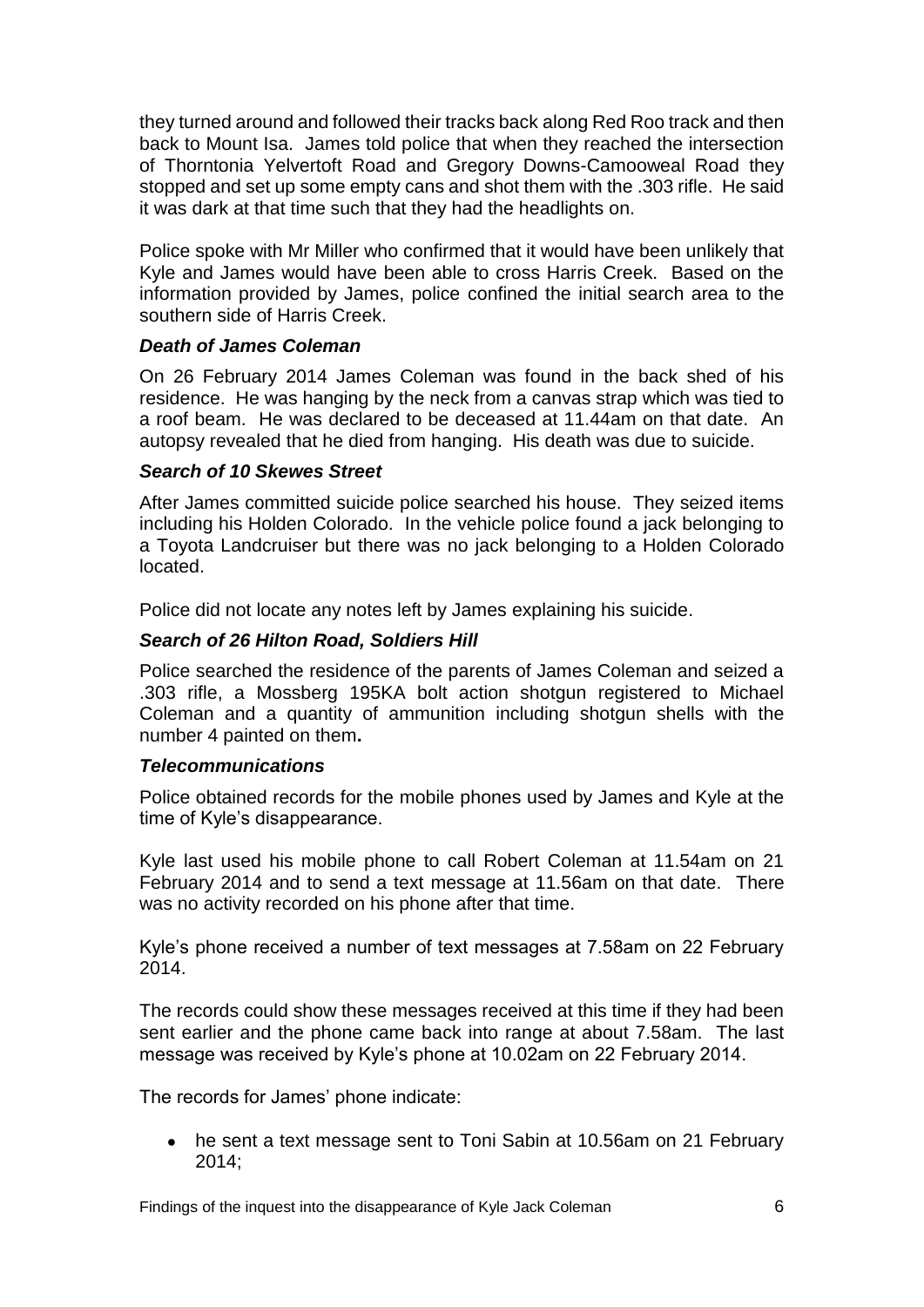- he tried to call Mr Miller at 8.08am but did not get through to that number until 9.23am on 22 February 2014;
- he tried to call Kyle at 8.10am on 22 February 2014:
- he received a number of messages from about 8am on 22 February 2014.

Records for both phones indicate they ceased receiving or sending any data at about 11.54am on 21 February 2014 and then recommenced operation at about 8am on 22 February 2014.

Both phones were registered through Optus and, as such, would not have received service further than about 50 kilometres from Mount Isa.

#### *CCTV footage*

Police obtained all available relevant CCTV footage which showed:

- Kyle and James were at the Barkly Hotel drive through bottle shop purchasing beer and rum at 11.33am on 21 February 2014.
- Kyle and James were at the Truckport at 11.49am on 21 February 2014. They filled the car and two jerry cans with fuel, entered the store and left.
- James drove his Colorado along Marian Street, performed a U turn and entered McDonalds at 10.39am on 22 February 2014 – the vehicle was very clean and the tray was clean and empty.
- James and Toni were at the reception desk of Bell Moir Toyota at 11.30am on 22 February 2014.

#### *Witness statements*

During the search for Kyle police received information that he had been seen at a party in Mount Isa on the night of 21 February 2014. Police carried out extensive investigations and obtained numerous witness statements but eventually discounted his presence at the party or in the surroundings area as a possibility.

#### **Robert Coleman**

Robert Coleman provided two statements to police.

At the time of Kyle's disappearance, Kyle lived with Robert and Sonia Coleman and his maternal grandfather, Michael Kennedy, at 23 Fifth Avenue, Mount Isa. Kyle was the youngest of four siblings.

Kyle used a Samsung Galaxy mobile phone with an Optus account. He had a Facebook account but was not a regular user of it.

Kyle owned a Maroon 2002 BA Ford Falcon utility registered in Queensland. It remained at his parent's residence after his disappearance. Kyle was in the process of buying a VL Commodore from James Coleman. Kyle was to pay James \$1500 for the car – he had paid none of that amount. Kyle, James and Mr Coleman had been working on the car. At the time Kyle disappeared it was in his backyard.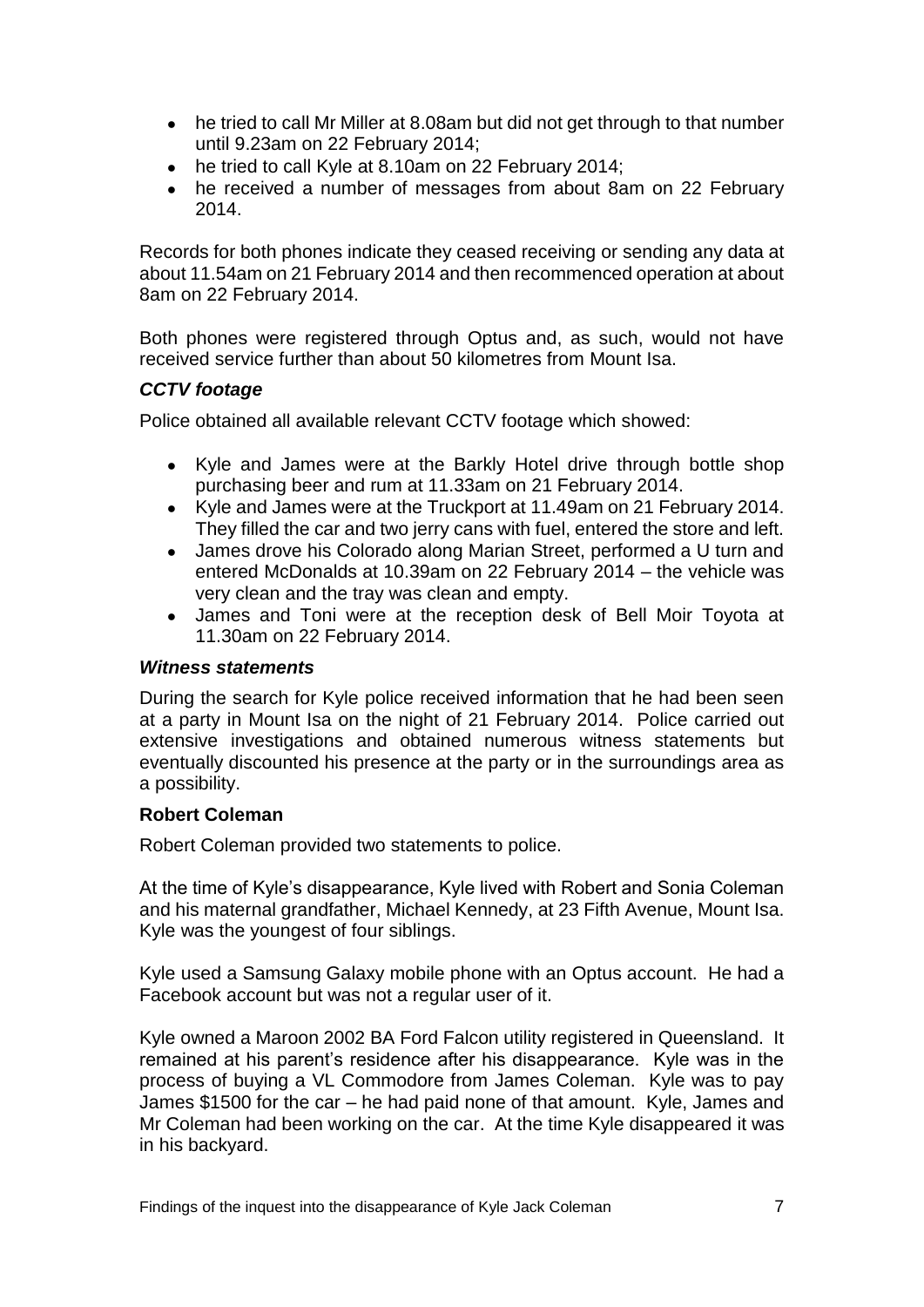Mr Coleman said that he had known James for 8 to 10 years and James and Kyle were good mates and spent a lot of time together, particularly in the two years leading up to Kyle's disappearance.

Kyle and Toni Lee Sabin were very close. Toni told Mr Coleman she thought of Kyle as a brother.

Mr Coleman and Kyle were very close – they were discussing the possibility of Kyle starting work with Mr Coleman in the future. Mr Coleman is the workshop manager at PJL Mining and Maintenance Service.

Mr Coleman said that, at the time of Kyle's disappearance, he was not happy working at Popey's because of some verbal bullying that he had been experiencing. He had been considering resigning because of that and also that he felt he was not getting enough experience. Some days he felt down and moody because of work.

Kyle did not have a girlfriend. He loved four wheel driving, camping, motorbikes, cars, fishing and going out bush.

On the morning of 21 February 2015 Kyle was dressed for work. He and his parents were all working that day. Mr Coleman said goodbye to Kyle at about 6.15am after the three had breakfast together.

At about 10.30am on that day Kyle phoned Mr Coleman and said that there was no work for him so he had "knocked off" and he and James were thinking about going camping at the Gregory River. Mr Coleman told him he should go as they had no plans for that weekend. Kyle said they were going in James' Colorado. He didn't mention that they were taking guns. Mr Coleman warned him about mixing alcohol, driving and guns.

About two months previously, Mr Coleman had told Kyle that he didn't want him going shooting if there was going to be alcohol involved as it was too dangerous.

Kyle said they were going to Gregory the short way which means towards Camooweal and then turning off onto the Gregory Development Road. He didn't mention that they were going to Undilla.

Kyle texted Mr Coleman about 10.30am and then spoke to him on the phone at about 11.45am when he said that he and James were heading to the Gregory.

On Saturday 22 February 2015, at between 2 and 3pm, James and Toni came to Mr Coleman's house and asked him where Kyle was. He replied that he was supposed to be camping with James. James told him that they couldn't get through to the Gregory as the road was closed so they went to Undilla, spoke to the property manager, drove down to the first crossing but the river was up so they came back.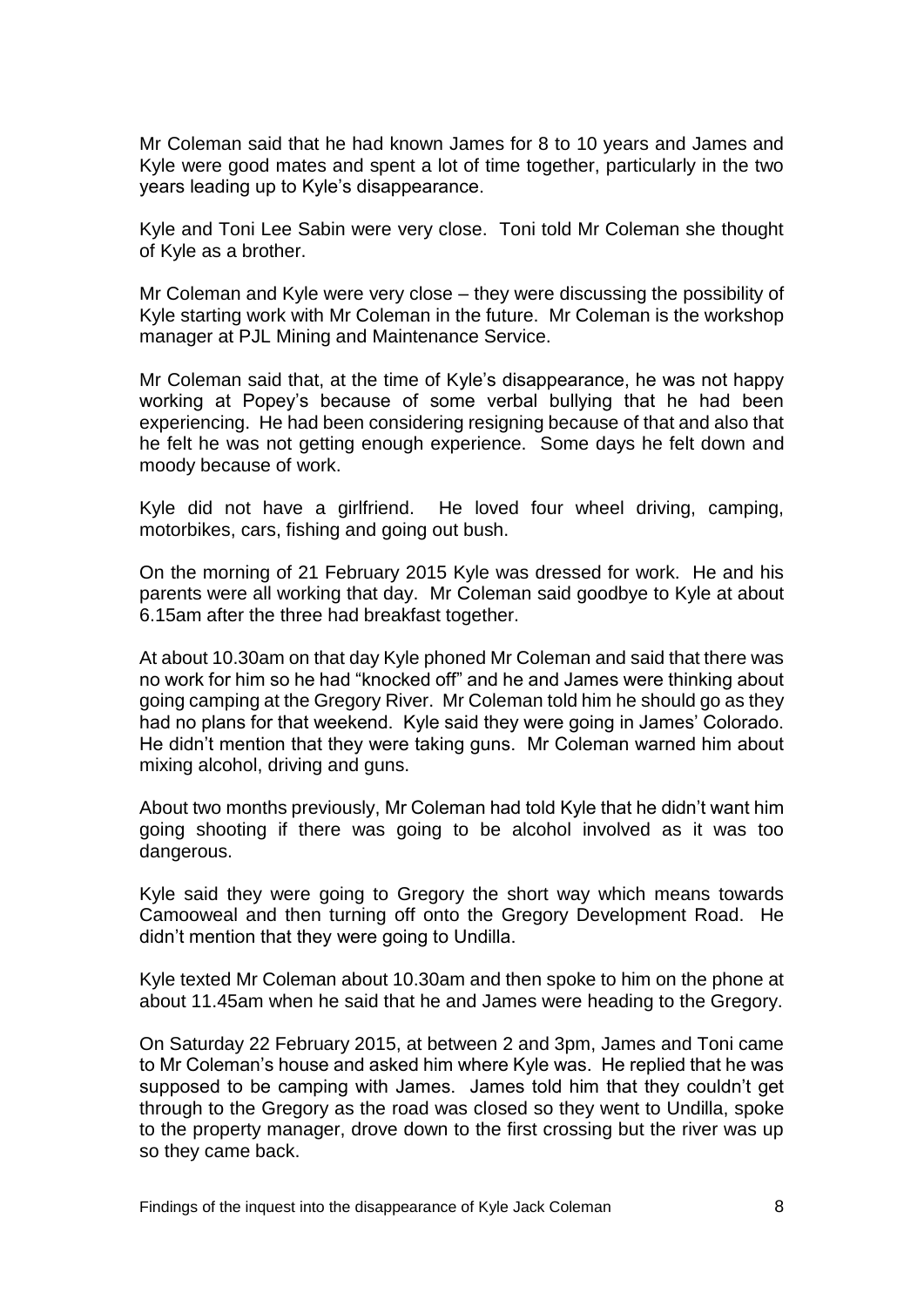James said they were at Undilla for about 45 minutes. He said they drove back to Mount Isa and drank alcohol at his place and then Kyle left – James thought by taxi but he was not sure – just before the sun came up.

Mr Coleman and James then went looking for Kyle. James went to the police station and Mr Coleman went to the hospital. They checked the taxi records and found out there were no calls to James house.

That afternoon James told Mr Coleman that Kyle's swag and backpack were missing – they had been in the back of his car. Kyle's backpack was black. The swag was a single Darche canvas swag. It contained a doona cover, a mattress, a purple sheet and a pillow.

James told Mr Coleman that Kyle had been talking on his phone out the back of James' house before he left there.

James said that he and Kyle had not argued that night. He said that perhaps Kyle had been upset because James had told him to go home as James was going to bed. Mr Coleman thought this was unusual as Kyle often slept at James' house and if he had his swag there he could have slept in that.

Mr Coleman asked James lots of questions about what had happened on Friday night and Saturday morning. He formed the opinion that James was vague and evasive.

On Saturday afternoon Mr Coleman saw James and Toni, outside their house, standing near James' Colorado. Toni said something quietly to James and pointed to a dent in the rear bumper. James dismissed her by putting his hand down and he gave her a look as if to tell her to be quiet. The next day Mr Coleman asked James about the dent and he said he had backed into a tree on the Friday night.

Mr Coleman and James continued to look for Kyle on Saturday. James went looking for Mr Coleman on his motorbike. That afternoon he told Mr Coleman that he had lost his mobile phone whilst he was searching.

By Sunday morning Mr Coleman was very worried about Kyle and concerned that he seemed to be getting only vague answers from James. He went to James' house at about 7am. Toni told him that James had already left to go to East Leichhardt to search for James.

Toni told Mr Coleman that she and James had a huge fight on Saturday night as she had asked him why he hadn't woken her up to take Kyle home on Saturday morning. She said that she asked James whether there had been an accident and he said, "No".

Toni said that James had been up all night.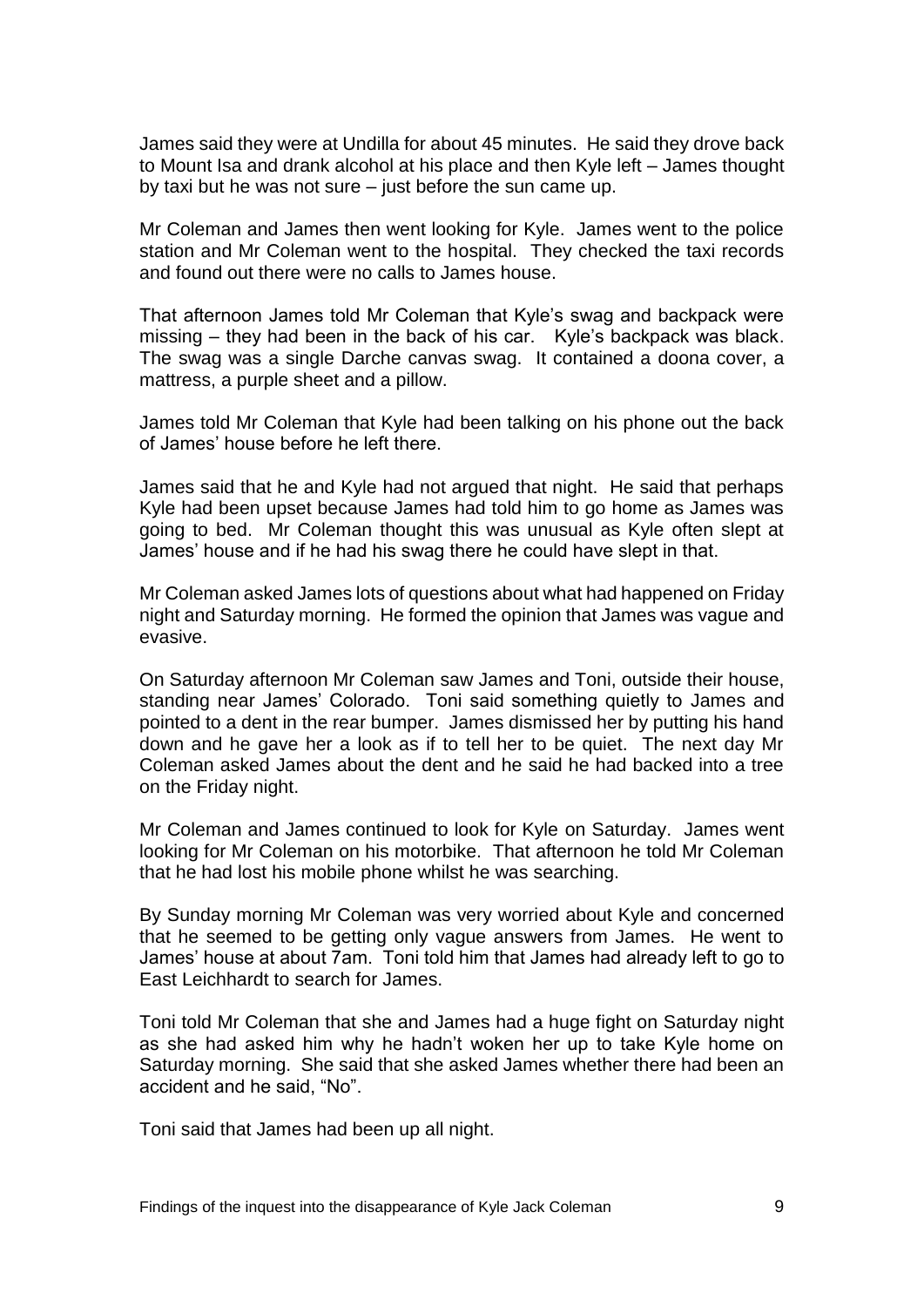Mr Coleman searched again and then went to the police station and reported Kyle missing.

Mr Coleman spent the rest of the day searching for Kyle. In the afternoon he went to James' house again, with his brother-in-law, Anthony Kirk, to ask him some more questions. James didn't invite them inside and Mr Kirk commented to Mr Coleman that James couldn't give a straight answer.

When Mr Coleman gave his statement on 24 February 2014 he told police that he thought it unusual that he had not heard from James or Toni since Sunday night and he had not heard from James' parents who knew Kyle very well.

#### **Sonia Coleman**

Mrs Coleman met James in 2009 when Kyle started working at Popey's. She met Toni at a Christmas party at Popey's in 2010. Since early 2013 James and Toni spent a lot of time at Kyle's house and they became close to Kyle's family. In late 2013 James and Toni bought a house in Skewes Street and Kyle spent a lot of time there. On the weekends he would often stay there overnight but he always let his parents know where he was and what he was doing. On two occasions that Mrs Coleman knows of, Kyle walked home from James' house. She told him not to do it again and to catch a cab home instead of walking.

On 3 January 2014 Kyle told Mrs Coleman that he was concerned that the time he was spending at James' house was causing James and Toni to argue more. Kyle was concerned because James was drinking a lot and playing loud music which was annoying Toni. He asked Mrs Coleman if she could ask Toni over and talk to her about it.

On 6 January 2014 Toni was to visit Mrs Coleman for dinner. Mrs Coleman was surprised to see that James arrived as well. Toni told Mrs Coleman that James was drinking too much and they had been arguing. Mrs Coleman asked whether Kyle's presence was affecting their relationship. Toni said it wasn't as Kyle was like a brother and he hardly ever drank alcohol at their place since he got his licence.

Toni told Mrs Coleman that she wanted James to settle down, he didn't take their relationship seriously enough and they had talked about selling the house but were trying to work things out.

Kyle and Mrs Coleman talked about the conversation she'd had with Toni and Kyle decided to move his car, which was in James' back yard, back home so he wouldn't be at their house as often. He moved it about two weeks later.

From then on Kyle didn't see as much of James. Mr Coleman and Kyle worked on the car and James never came over to work on it. Kyle went to James' house but only on the weekends and not every weekend.

Kyle had very little exposure to firearms. His family do not have firearms.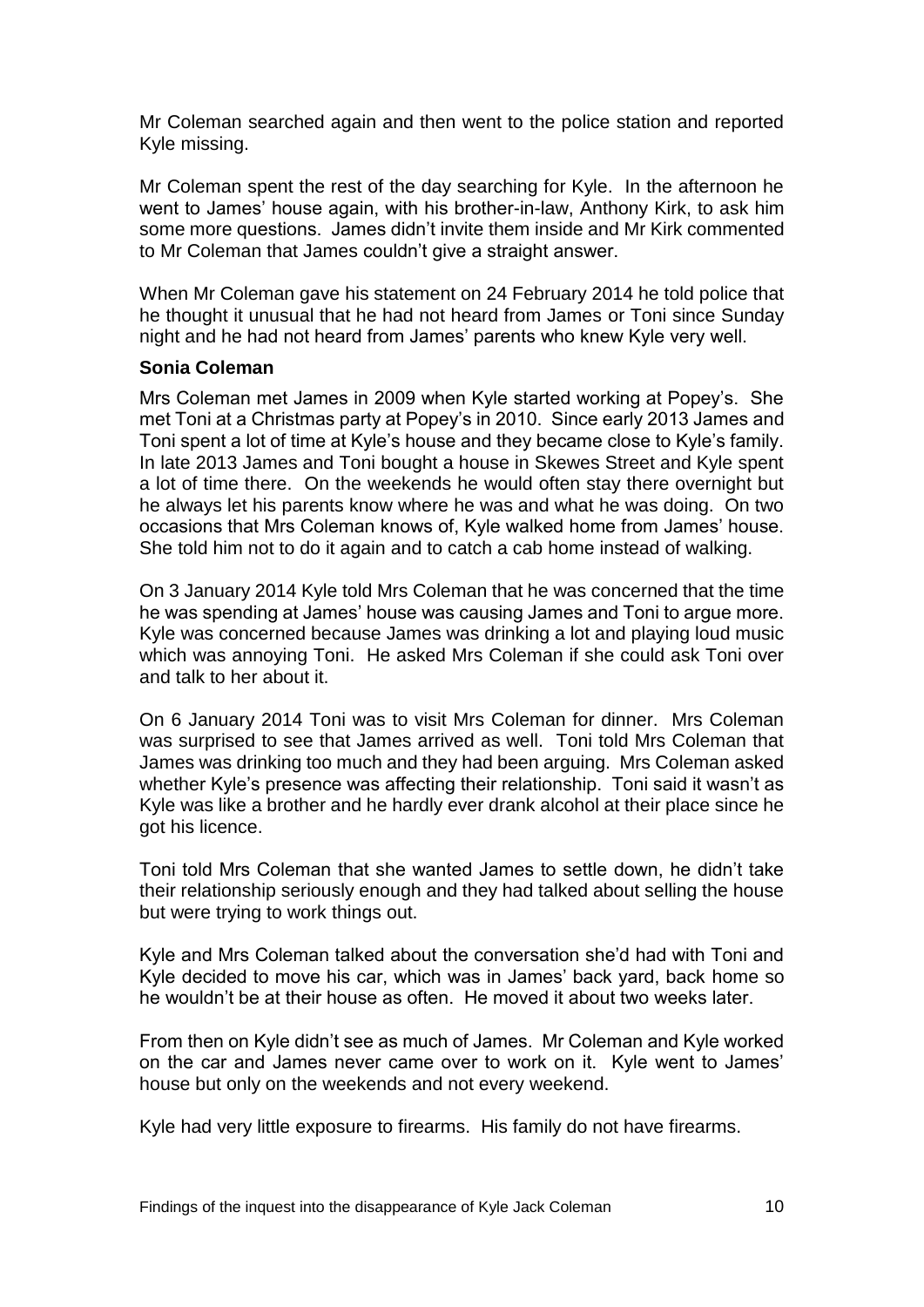On the afternoon of 21 February 2014 Mr Coleman told Mrs Coleman that Kyle had gone camping with James.

At 1.16pm on Saturday 22 February 2014 Mrs Coleman received a text message from James which read:

*Wat's Kyle up to I carnt git on to him.*

At 2.29pm that day Mrs Coleman received a text message from James in which he said:

*Yar nar we came backlast light cause roads blocked. Was drinkin at my place then he got a cab home I thort but he might have walked not sure.*

Toni and James arrived at Mrs Coleman's house at 4pm. Mrs Coleman told them she could not understand why Kyle hadn't texted her to advise he was back in town and at James' house as this would be usual for him. Toni said it was very strange that Kyle and James didn't wake her up when they got home or when Kyle wanted to go home as that is what they always did.

At 7.34pm Toni texted Mrs Coleman and advised her that James had lost his mobile phone.

#### **Toni-Lee Sabin**

Ms Sabin lived with James Coleman. She went to high school with Kyle Coleman.

Ms Sabin left home at 7.10am on 21 February 2014 and went to work at Bell and Moir Toyota. She arrived there at about 7.30am. At 10.51am James sent her a text saying that he and Kyle were going to Gregory. About ten minutes later Kyle dropped James off at her work. She saw them through the window. She sent James a text asking if they were staying the night and he said they would be. He sent that text at 10.57am. That was the last text she received from James that day.

Ms Sabin went home from work with James' mother. They went out for dinner and she returned home at about 8.00pm and went to bed at 8.30pm.

Ms Sabin woke up at 11.30pm as the dog was barking because someone was walking past the house.

Ms Sabin awoke at 7.30am – she was home alone. James arrived in the Colorado just as she was leaving for work at 8.20am. She said that James looked sad but she didn't really take notice as she was leaving for work. Her Dad had come over at about 8.00am to take her to work.

At 9.07am James sent her a text message asking whether she heard them get home last night. She replied that she didn't and asked him why they weren't home when she woke up. He said they got home and had some rums and then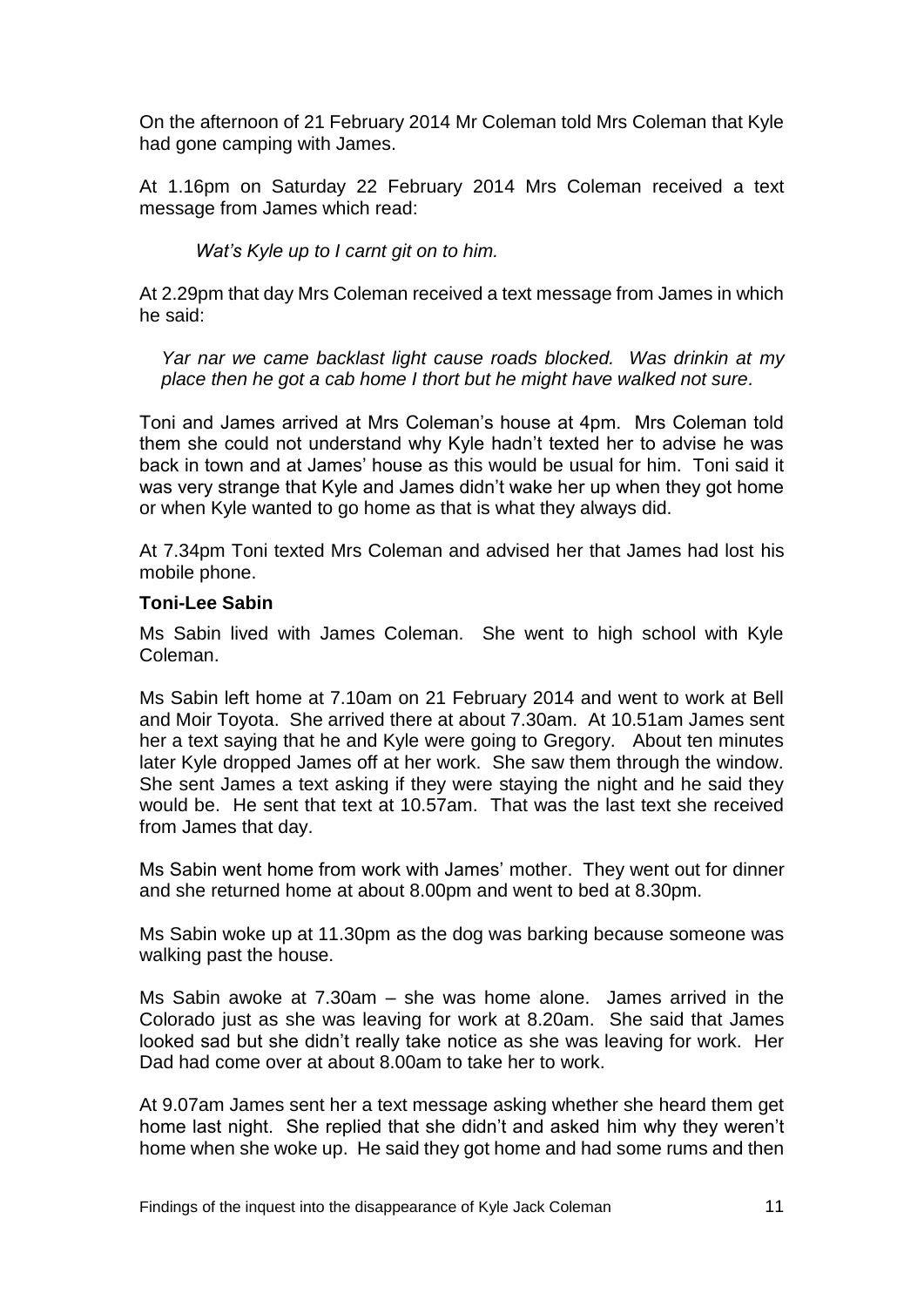Kyle walked home. She asked him why he wasn't home that morning and he said that he was out looking for Kyle because he couldn't get hold of him. He said he hadn't been to bed. She asked him why he hadn't gone to bed and he didn't answer.

Ms Sabin left work at 11:30am. James picked her up and they went shopping and then went home. At about 3pm James went to Kyle's house to see if he had turned up. They then started searching.

At about 5pm she and James went out the back of the lake. James rode his bike out and she drove the Colorado. She came back about half an hour earlier than he did.

The next day James went out to East Leichhardt to look for Kyle. Ms Sabin went to lunch at the Coffee Club.

On 23 February 2014 Ms Sabin noticed some damage to the driver's side rear bumper of the Colorado. She asked James if he had backed it into a tree and he said he and Kyle had got bogged on Friday and he backed it into a tree.

On 25 February 2014 James had very bad vomiting and diarrhoea after he was dropped home by the police. He fell asleep on the couch and stayed home on Wednesday 26 February 2014. Ms Sabin spoke to him before she left for work. She texted him at 10:50am and he didn't reply. At 11.03am she received a phone call from James' father who asked whether she had seen him. She called him at 11:04am but he didn't answer. She left work and went straight home. James' father arrived. She told him James wasn't there. His phone was on the couch. She went to James' father's house and then drove past James work. She went home and went out the back where she found James hanging. She called Adrian Pope who was there with the police in seconds.

Ms Sabin said that if Kyle was at their place drinking and he caught a cab home he would leave all of his belongings there except his wallet and phone. On occasions he had left his swag and backpack there and they returned it to him the next day or he came and picked it up. She could not recall the last time Kyle walked home from their place. He usually caught cabs or she gave him a lift.

#### **Lindsay Miller**

Mr Miller owns Undilla Station – a cattle station 200km from Mount Isa on the Gregory Downs–Camooweal Road. The station covers an area of 320,000 acres.

At between 2 and 3pm on 21 February 2014 James Coleman arrived with Kyle and said that they were going to go up to the Gregory but the road closed sign was up. Mr Miller said they could go up the road near the grid but they would only get as far as the first creek – about 10km away.

They did not smell like alcohol. He did not see them leave.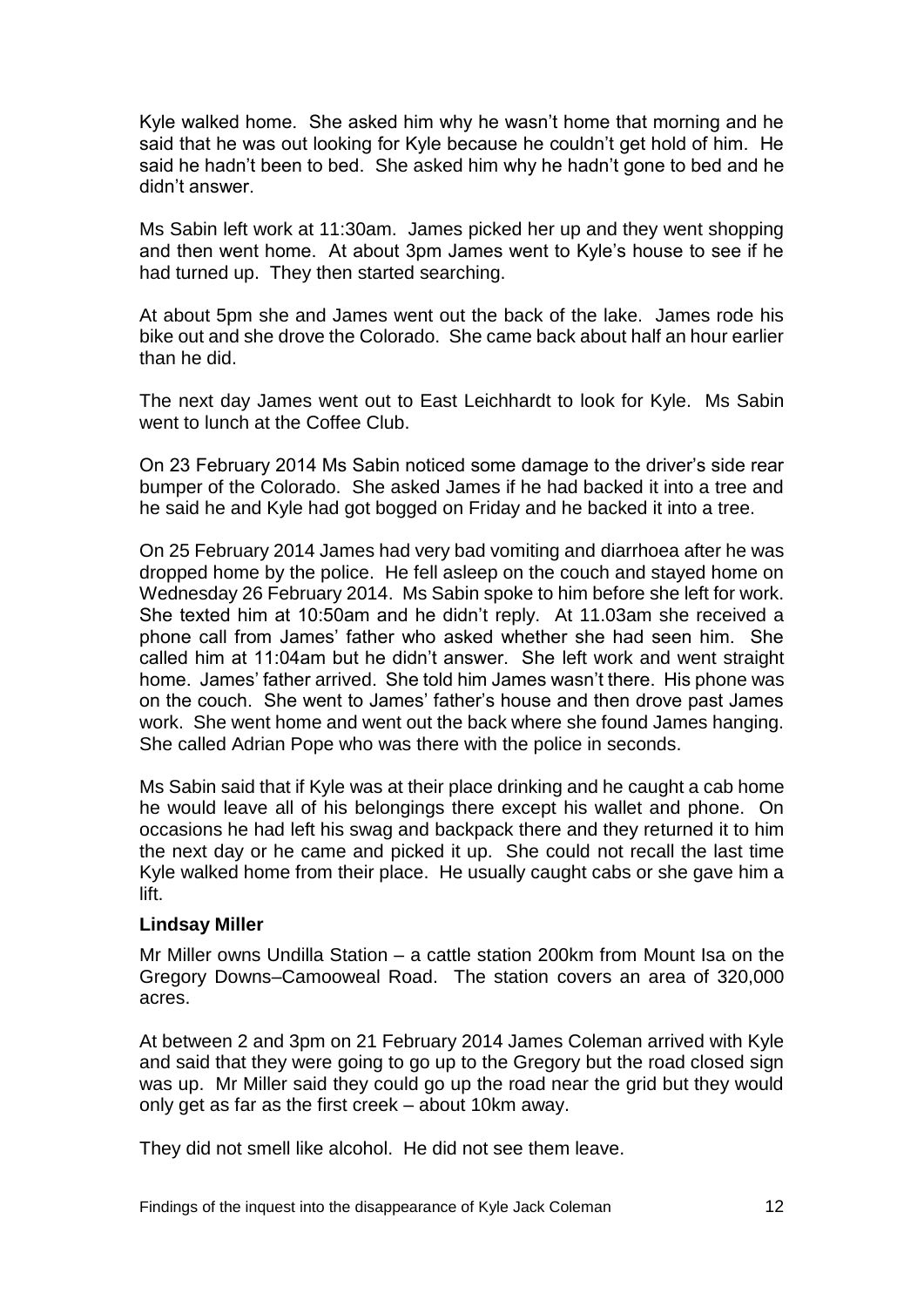#### **Dirk Neale**

Mr Neale is James' brother-in-law. At about 9am on Saturday 22 February 2014 he saw James drive his car into CVT Bullbars. It was really clean and looked like it had just been washed and was still wet.

James got out of his car and a few minutes later Mr Neale heard James leave.

At about 2pm that day he heard that Kyle was missing and drove to James' house. He saw James' car parked out the front and it was dirty – covered in mud and dust. Rob Coleman said that James had been out looking for Kyle so Mr Neale thought that maybe James' car had got dirty whilst he was doing that.

#### **Michael Coleman**

Mr Coleman is the father of James Coleman and resides at 26 Hilton Rd, Soldiers Hill with his wife, Anne.

Mr Coleman told police that Kyle and James became very close when they both started working together at Popey's Diesel Services. They went out camping together often.

On Wednesday 19 February 2014 James went camping with Aubrey Cormack. James took a .303 rifle and a twelve gauge Mossberg bolt action shotgun which both belonged to Michael Coleman. Mr Coleman also gave James a hard black case that contained about 75 shotgun shells.

Mr Coleman worked most of the next few days. His wife told him on Saturday afternoon that Kyle was missing. On Tuesday morning Mr Coleman joined the search for Kyle.

At 9.30pm on Tuesday night James called Sonia to tell her he was home from the trip with police to Undilla Station.

At 10.30am on Wednesday morning Adrian Pope called Mr Coleman and asked whether he had heard from James that day. Mr Coleman called Toni who said that James was at home but not answering her text message. Mr Coleman went to James house. Toni was already there. She told him that James' phone was inside and the dog was inside too. Mr Coleman drove back to his house to see if James had gone there. He called Matty (Matthew Watts, from Popey's) and told him that James wasn't home. Mr Coleman then drove down to Star Gully and saw Mr Watts. Mr Watts said that James had phoned him and said that he was crook and he was going to the hospital. Michael went back to James house. By then James had been found and the police were there.

Mr Coleman told police that James didn't handle stress very well and when he was stressed he would usually become quiet. James had never spoken about self-harming.

Mr Coleman provided a further statement to police on 5 June 2014. He told police that he kept shells in an old black case which he had given to James on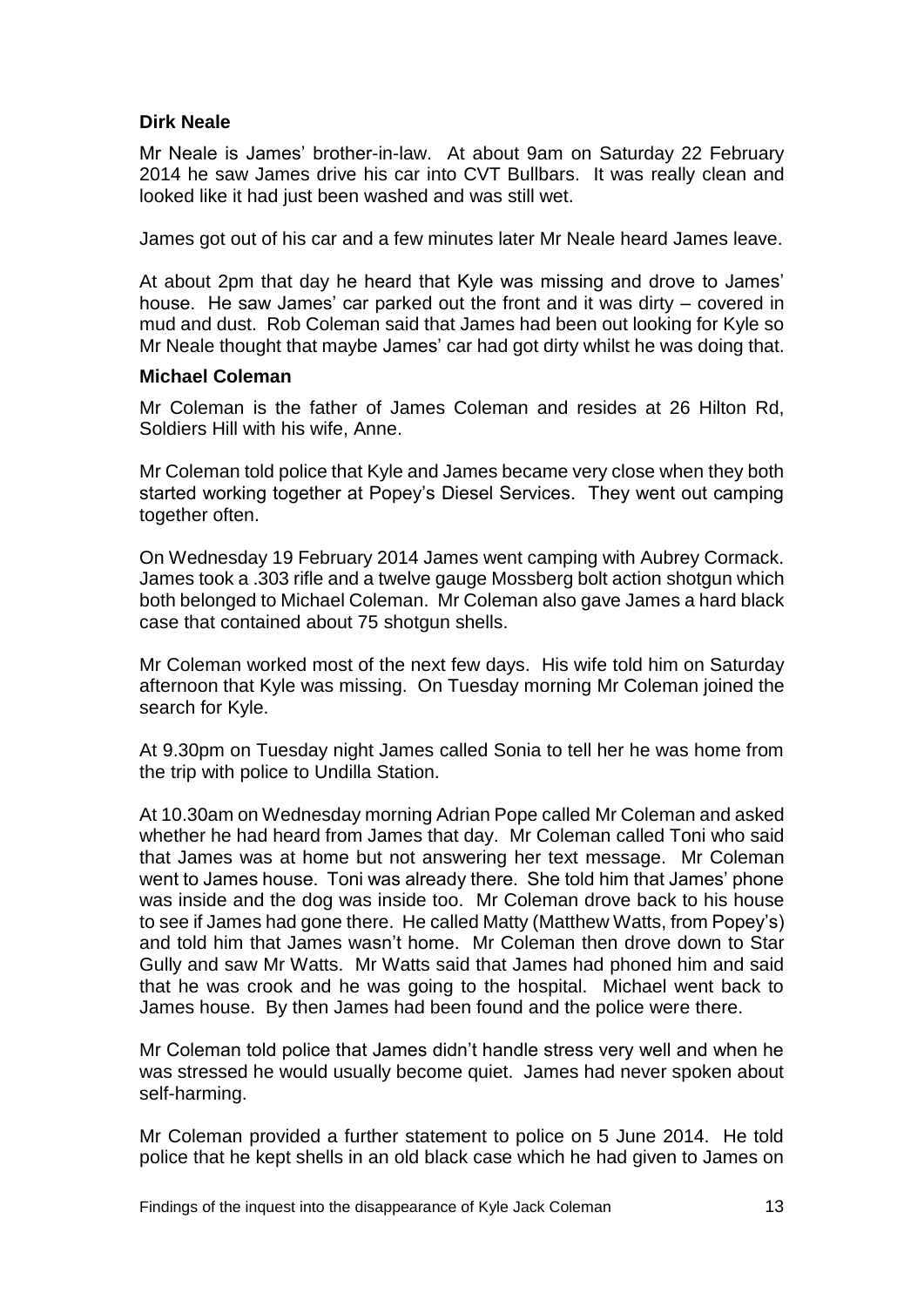19 February 2014. He said that he had marked some of those shotgun shells with a white number "4". He thinks that the shells in the box he gave James were predominantly green in colour and some were orange.

Mr Coleman told police that James did not have a gun safe at his house. James got his firearms licence about a year before and was very gun aware and gun safe. James did not have a key for Mr Coleman's gun safe and if he wanted to borrow firearms the safe was opened by Mr Coleman or Sonia Coleman.

#### **Anne Coleman**

Ms Coleman is the mother of James. She told police that James and Kyle were the best of mates. They did everything together. They were like brothers.

Ms Coleman said that James went shooting with Aubrey Cormack on Thursday 20 April 2014. He collected some firearms from her place before they went – she thinks on Wednesday 19 April 2014.

On 22 February 2014 James called or texted her at about 10am and said he wanted to come over to return the guns. James came over soon after. He had gun bags with him. She didn't look to see which guns he was returning. She gave him the keys and he went to the shed to put them back in the gun safe.

When he came back to the lounge room he asked whether she had seen Kyle. She said she hadn't. James said that he hadn't heard from Kyle and couldn't get hold of him. He said he was going to see Sonia Coleman. He left at about 10:30am.

Ms Coleman said that when she saw James on Sunday and Monday (23 and 24 February 2014) he was upset because he couldn't remember the times that he and Kyle had come home and Kyle had left his house.

On Monday evening James was tired and stressed. He said that Sonia and Rob Coleman had been asking him lots of questions. He talked about the police searches and the helicopters and said he couldn't work out why they were searching in the areas they were as Kyle would have walked down the highway home to his house.

On Tuesday night at about 9pm James called Ms Coleman when he got back from Undilla Station. He seemed shocked that there were so many police and people up at Undilla and said they must be thinking that he had done something.

#### **Aubrey Cormack**

Mr Cormack is good friends with James and saw him once or twice per week. He and James went shooting on 19 February 2015 but it was raining so they didn't stay. They had been shooting together a number of times. James seemed normal on 19 February 2014.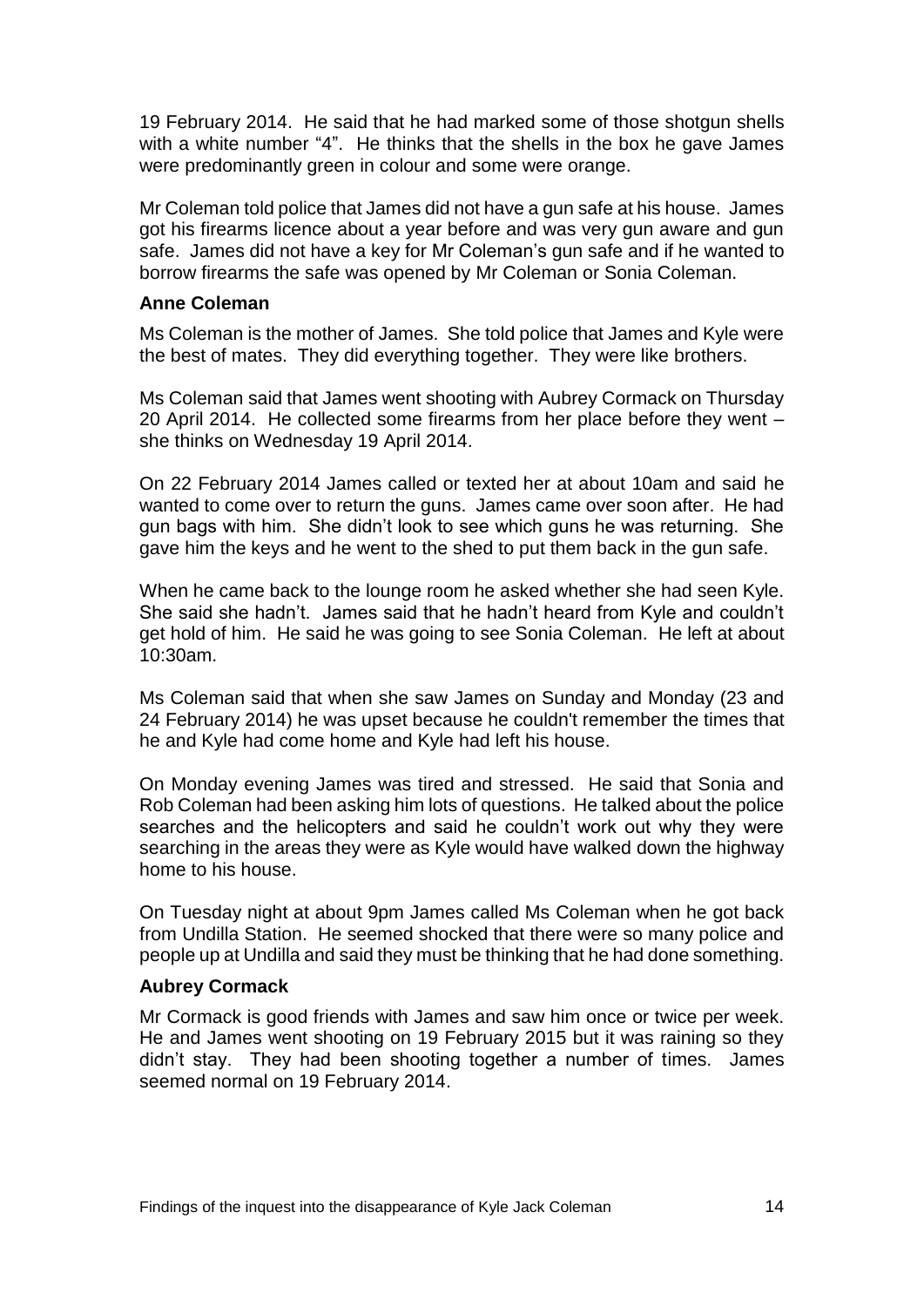#### **Adrian Pope**

Mr Pope is the Managing Director of Popey's Diesel Service at Mica Creek Rd, Mount Isa. Kyle worked for Mr Pope for three and a half years. He said that Kyle was punctual and easy to get along with.

On 21 February 2014 Kyle started work at 7am. At about 9am Matt Watts told Mr Pope that he had sent Kyle home because there was a lack of work. Mr Pope did not see Kyle again.

James also works for Mr Pope. He is a qualified tradesman. He was not at work on 21 February 2014 as he started leave on 18 February. James came to work on Monday 24 February 2014 and he was distraught as Kyle was missing. Everyone there was worried about Kyle.

Mr Pope closed the workshop at 7.15am so that everyone could assist in the search for Kyle.

A couple of hours later Mr Pope saw James and Toni speaking with detectives. After they left he asked James whether there had been an accident whilst he was out camping with Kyle and whether they had taken any drugs. James denied that there had been an accident and said that Kyle had not taken anything to his knowledge.

Mr Pope assisted in the search for the next few days. At 11.30am on 26 February 2014 he received a phone call from Toni Sabin. She was crying and screaming. He went to the two police officers who were present and asked them to take him to James' house.

When he arrived Toni was out the front of the house crying. She said that James was down the back, in front of his car. He went down there and saw that James was hanging by his neck from an Atlas strap tied around a rafter. Mr Pope lifted him up and, with the help of the police officer, untied the Atlas strap and lowered him to the ground. Mr Pope and the police officers conducted CPR until ambulance officers arrived.

#### **Steve Pope**

Mr Pope knows James Coleman. At 8.40am on 21 February 2014 James phoned him and asked whether he had any antibiotics for James' dog as the dog had been injured in a fight. Mr Pope missed two calls from James – at 10:33am and 10:53am and then phoned him back at 12.04pm. James said he was heading out of town to the Gregory and he would catch up with him the following morning. Mr Pope said he wouldn't get through to the pub because the road was too wet.

At 10.12am on 22 February 2014 Mr Pope had a missed call from James. At 10:23am James phoned him and asked whether he could bring the dog around. About 20 minutes later James came to his place with a black dog with had an injury to its testicle. Mr Pope gave the dog a shot of penicillin.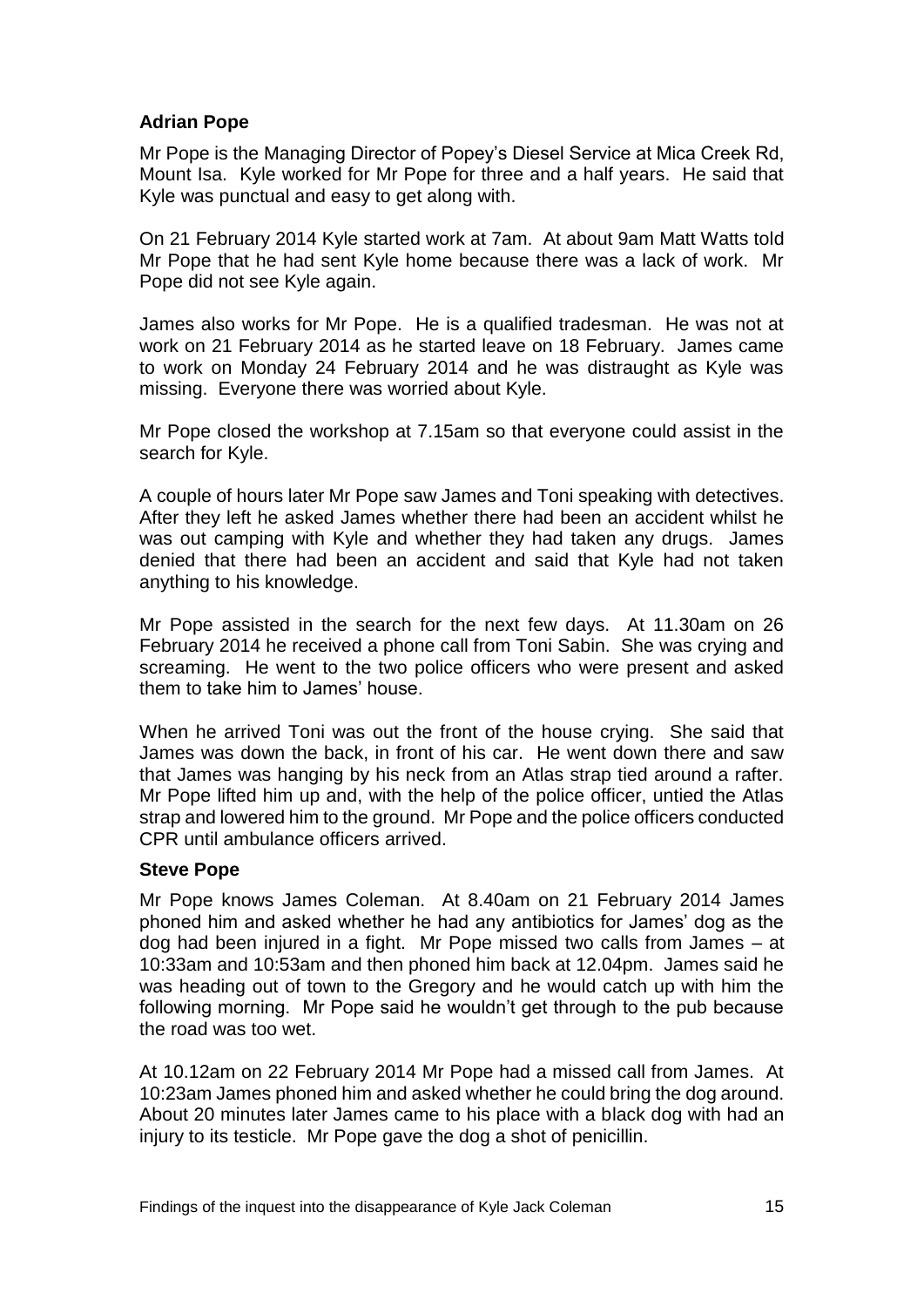James was clean and seemed normal. He didn't mention going camping the day before and he didn't mention Kyle.

#### **Troy Sabin Senior**

Mr Sabin stated that he went to see his daughter, Toni, on the morning of 22 February 2014 to take her to work. She started work at about 8.30am. He was waiting outside for her when James arrived. His car looked dirty like it had been driving up a dirt road.

Later that day he returned to their house and he could see they were upset. They said that Kyle was missing.

James and/or Toni told Mr Sabin that they had gone camping, come back early, had some drinks and then Kyle had walked off. James said it was unusual that Kyle had taken his swag with him and that he hadn't texted him to say that he had arrived home.

Mr Sabin saw James and Toni a number of times over the following days. They continued to be worried about Kyle and James was not sleeping.

#### **Matthew Watts**

Mr Watts accompanied James and police on the trip to Undilla Station on 25 February 2014. Mr Watts attended as James' support person.

When they arrived at Undilla Station Mr Watts told James that if anything had happened he should say so and everyone would support him.

James said, "They won't find anything."

Mr Watts said to James, "Look at all the police and SES. They will find something if it is out here."

James replied, "They won't find anything."

#### *Further evidence obtained from Undilla Station*

On 5 May 2014 Mr Lindsay Miller was conducting maintenance on Undilla Station. Mr Miller found a jack stuck in the mud at one of the river crossings. The writing on the jack indicated that it belonged to a Holden Colorado.

Mr Miller also found some spent shot gun shells near a tree that appeared to have been shot at and damaged by ammunition ("the tree site"). A small tree beside it had also sustained damage. Police removed parts of the trees for further examination.

The shotgun shells that were found beside the trees had the number "4" handwritten on them in white primer.

On 14 May 2014 Mr Miller found an area on Undilla Station which appeared to have been subjected to fire ("the fire site"). This site is about a 45 minute drive from the Harris Creek crossing.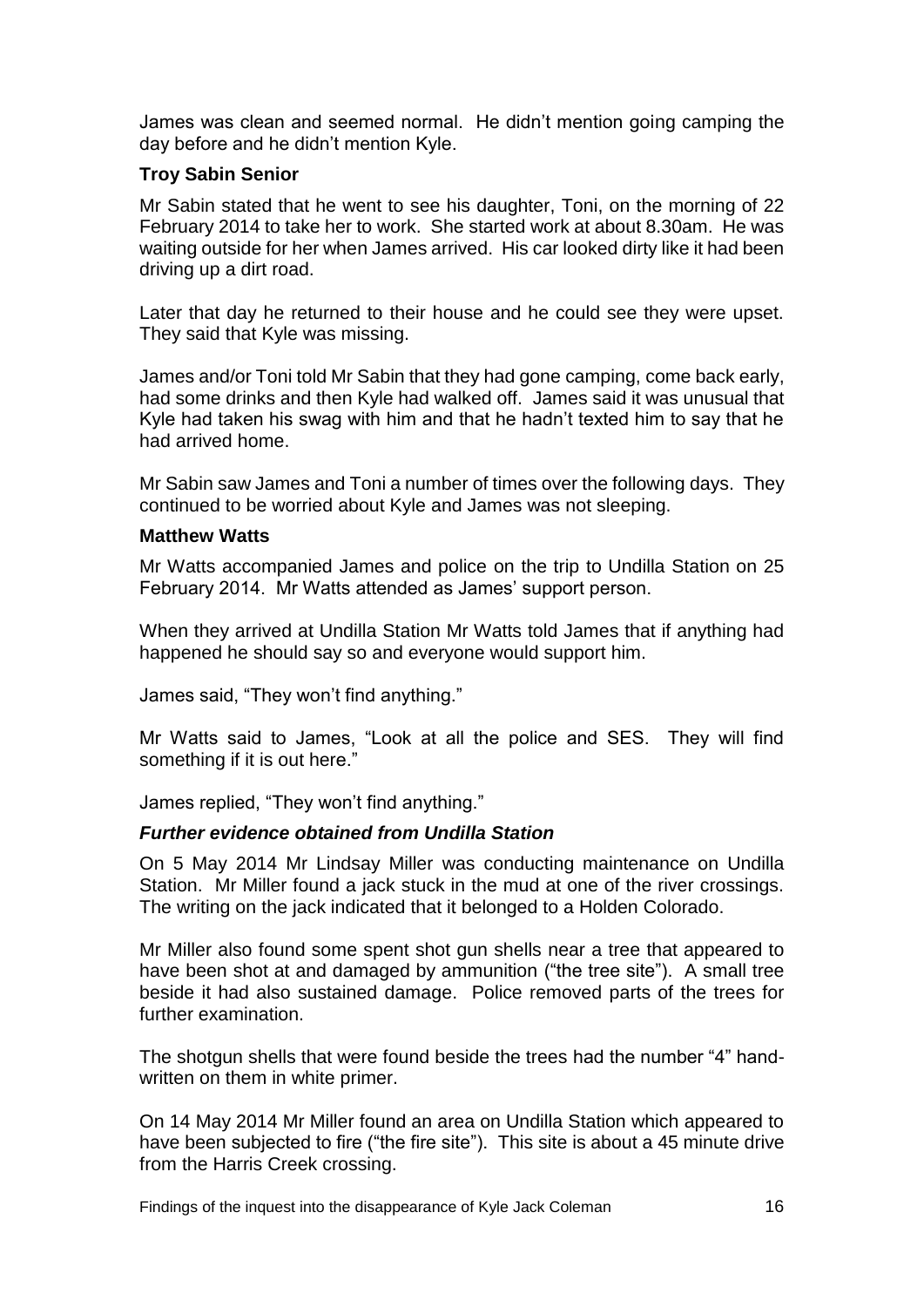He found some burnt canvas material, some burnt cotton material and a number of small bones. These items were provided to police.

Police located an orange shotgun shell at the fire site.

In June 2014 Mr Miller found pieces of a watch at the fire site. They had been burnt. The watch buckle was located and had the letters "FCUK" engraved on it. Mr and Mrs Coleman told police that Kyle owned a watch of that brand.

Mr Miller found some burnt cardboard at the fire site which looked to be the cover of a book.

#### *Forensic Investigations*

The Mossberg 195KA shotgun and the gun bag in which it was stored were examined. A number of blood stains were located on the shotgun and one on the bag.

A projected bloodstain was located on the very end of the butt of the firearm. It was approximately 5mm x 2mm. It displayed a downward directionality when the firearm was laid on its side.

A "projected bloodstain" is a bloodstain pattern created when blood is propelled or released as the result of a force additional to gravity.

A second bloodstain was located on the side of the timber frame of the firearm, underneath the end of the muzzle.

A third stain was located on the top of the surface of the muzzle beside the engraved lettering.

A fourth stain was located on the muzzle, between the timber and the metal edge of the side of the muzzle. The stain was less than 1mm in diameter. Because of its small size, this stain was unable to be tested.

The pattern type of the second, third and fourth bloodstains was unable to be determined.

A bloodstain was located at the top of the interior lining of the shotgun bag. No further information was able to be obtained about this bloodstain.

DNA testing revealed that the blood found on the shotgun belonged to Kyle Coleman.

Bloodstaining was located on the rear side of the steering wheel of the Holden Colorado. This blood was identified as belonging to James Coleman.

The interior and exterior, including the undercarriage, of the Holden Colorado was tested for blood and/or indications that blood had been cleaned from the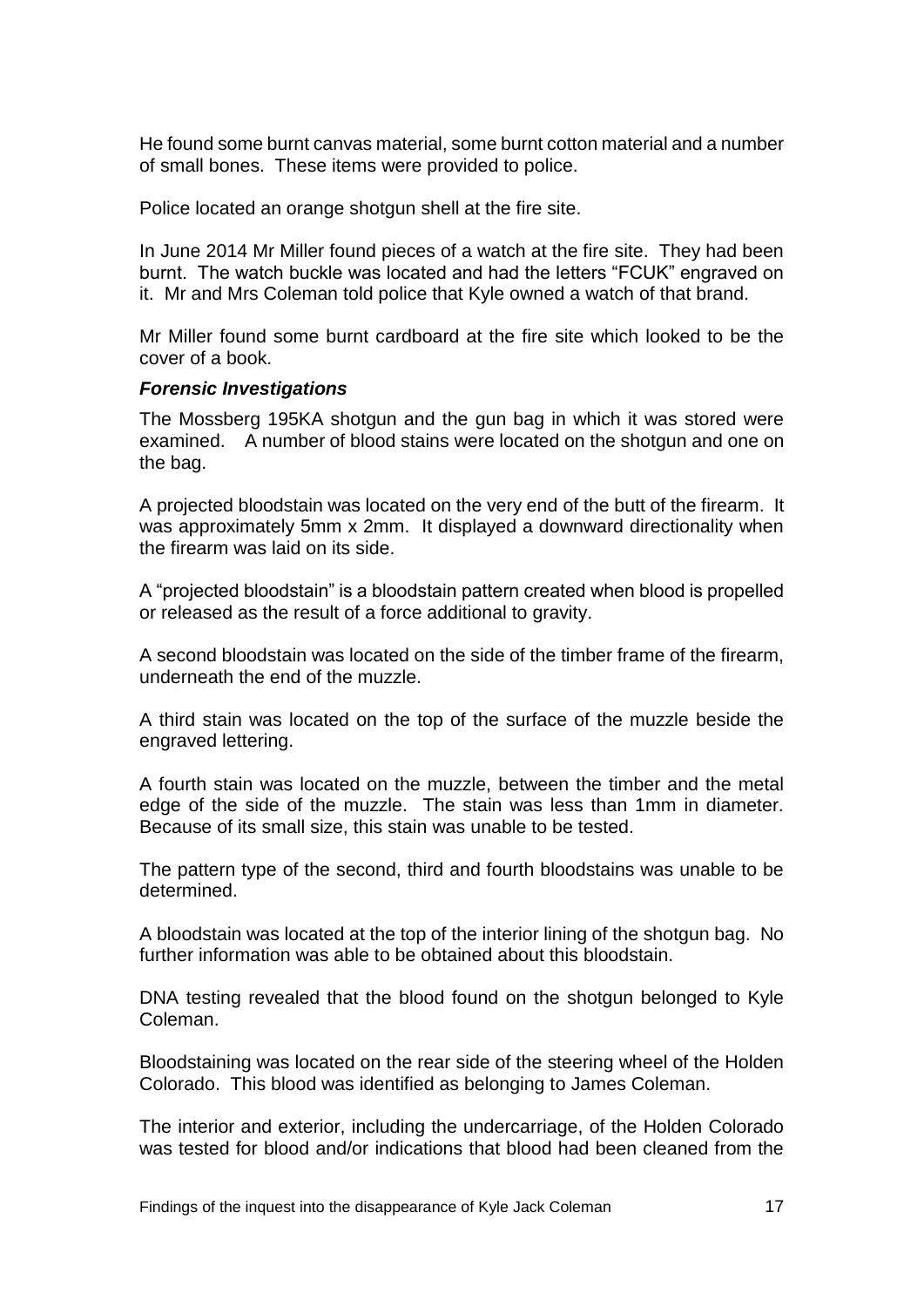vehicle. The results of those tests were negative except for a very small amount of blood in the rear tray.

The rear tray of the Holden Colorado contained one yellow jerry can which was almost full of fuel.

No blood was detected on any of the seized clothing of James Coleman.

It was determined that a fire of the type and size that had occurred at the fire site was not capable of totally consuming a human body.

Police examined the trees from the tree site. Ten shotgun pellets were removed from one tree and four misshapen bullets from the other tree.

Sergeant Everist examined one of the bullets and ascertained that it was of a calibre larger than .255.

An analysis of the bones found at the fire site revealed that they were animal and not human bones.

An analysis of the canvas material found at the fire site revealed that it could be material from a Darche swag. Mr Coleman advised police that Kyle owned a Darche swag.

#### *Search and Rescue Operation*

A search and rescue operation was commenced on 23 February 2014. The initial search was conducted on the basis that Kyle was injured in or around Mount Isa or had gone camping with an unknown person. SES and police search Leichardt River and divers searched water holes. An aerial search was conducted of the Barkly Highway from Mount Isa to Undilla to Camooweal by a civilian in a mustering helicopter. Police and civilians searched wooded areas between Barkly Highway and Glencoe Mine and used quad bikes to search Lake Moondarra and other popular camping areas.

On 24 February 2014 a further search was conducted of the Leichardt River bed extending outwards. A land search was conducted of the Barkly Highway towards Camooweal. Lake Moondarra was searched by quad bike and an air search was conducted of the area between Mount Isa and Undilla Station and the Gregory Downs-Yelverton Thorntonia Road. Divers searched areas of the Leichardt River.

On day three of the search – 25 February 2014 – police and civilians searched the area around Breakaway Creek.

Police took James Coleman to Undilla Station and he identified the areas that he and Kyle visited on their camping trip.

James Coleman identified the Harris Creek crossing that he and Kyle were unable to cross because of flood waters. This was the point at which they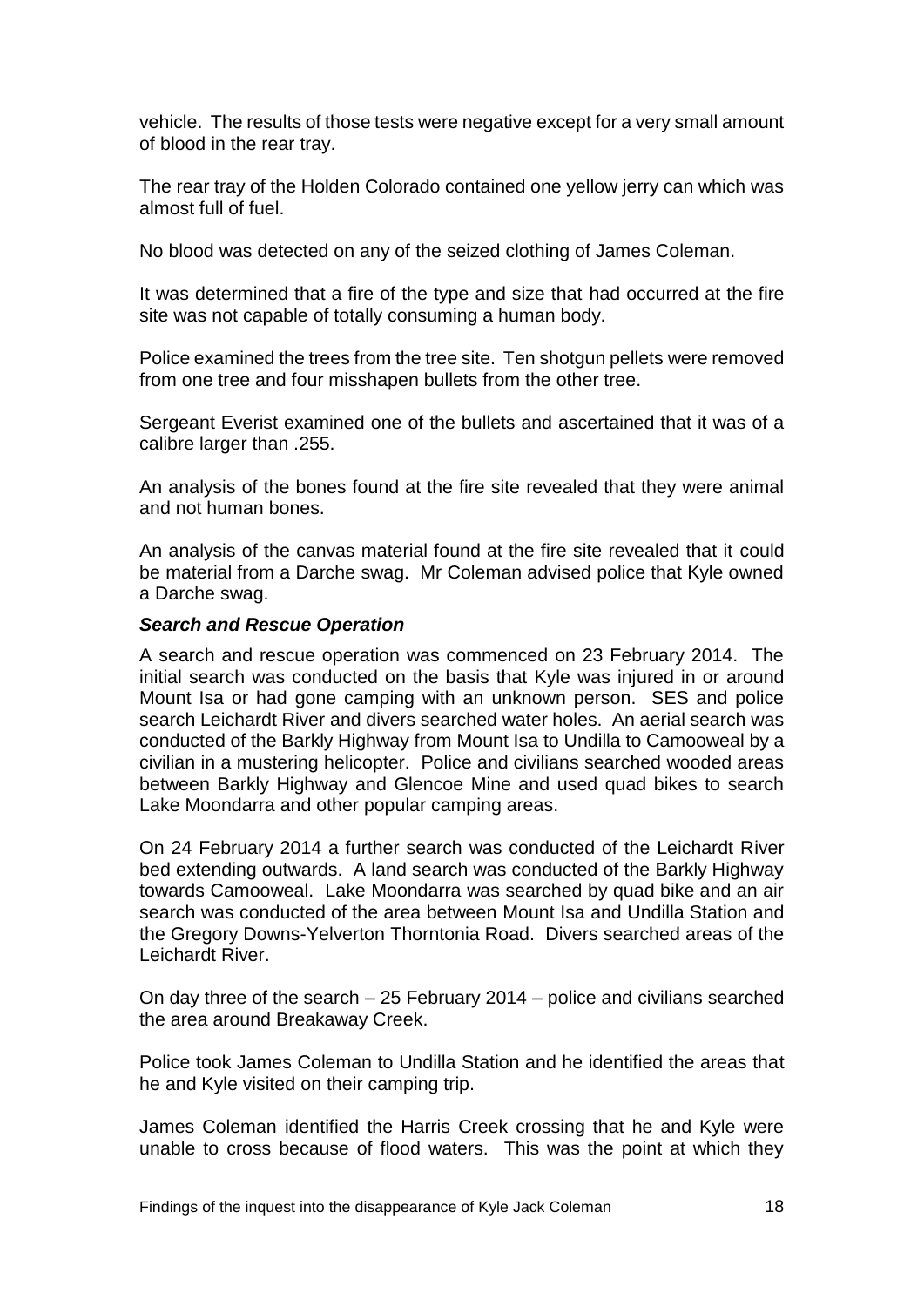turned back. An aerial search was conducted of the road way and the crossing and continued along Harris Creek to the Thorntonia River. Police found tyre tracks at the crossing but no other signs of vehicular movement.

An aerial search was conducted of Maydowns Road, Paroo Creek to Lake Julius, Kajabbi Road and the eastern and southern ends of Mount Isa.

On day four – 26 February 2014 – line and aerial searches were conducted of areas identified by James Coleman as those he had Kyle had visited. Aerial searches were conducted of Perishing Creek,Thorntonia River, Harris Creek and the quarry at Undilla. SES and police conducted a search of the Barkly Highway from Undilla to Mount Isa. Police and Glencore Mine staff conducted and a search of the mine and Mount Isa boundary. NQ Rescue conducted an aerial search of the Glencore Mine, Barkly Highway, Lake Moondarra, the airport and the Leichardt River.

On day five – 27 February 2014 – NQ Rescue did an aerial search of Paroo Creek and the hills on the eastern side of Mount Isa. Searches were conducted in the Pioneer area. SES and police completed a search of the Barkly Highway. Line searches were conducted of the Paroo Creek gate area as it was identified by James Coleman as a place where he and Kyle stopped to do some shooting. Line searches were conducted at Buchanan Park.

As police had received information that Kyle may have been seen at a party at 13 Madang St, Soldiers Hill on the night of 21 February 2014 searches were conducted around the Pioneer area including the Mount Isa City Council dump.

On day six – 28 February 2014 – aerial searches were conducted at Undilla Station and the eastern and western sides of Yelvertoft Thorntonia Road. A search of the area between Lake Moondarra and the Lake Moondarra Caravan Park was commenced.

On 28 February 2014 police sought medical advice as to likely time frames for Kyle's survival. The advice was:

- If Kyle was alive he would have been located through search efforts or made an attempt at self-help;
- If Kyle had suffered a minor injury he would have been located through search efforts or by self-help;
- If Kyle had suffered a serious injury rendering him unable to move his time frame for survival had expired;
- if Kyle had suffered a serious injury rendering him unable to move or had suffered a fatal injury and had not been removed from the search area he would have been located;
- there was little likelihood of finding Kyle alive unless he had been actively avoiding searchers.

Findings of the inquest into the disappearance of Kyle Jack Coleman 19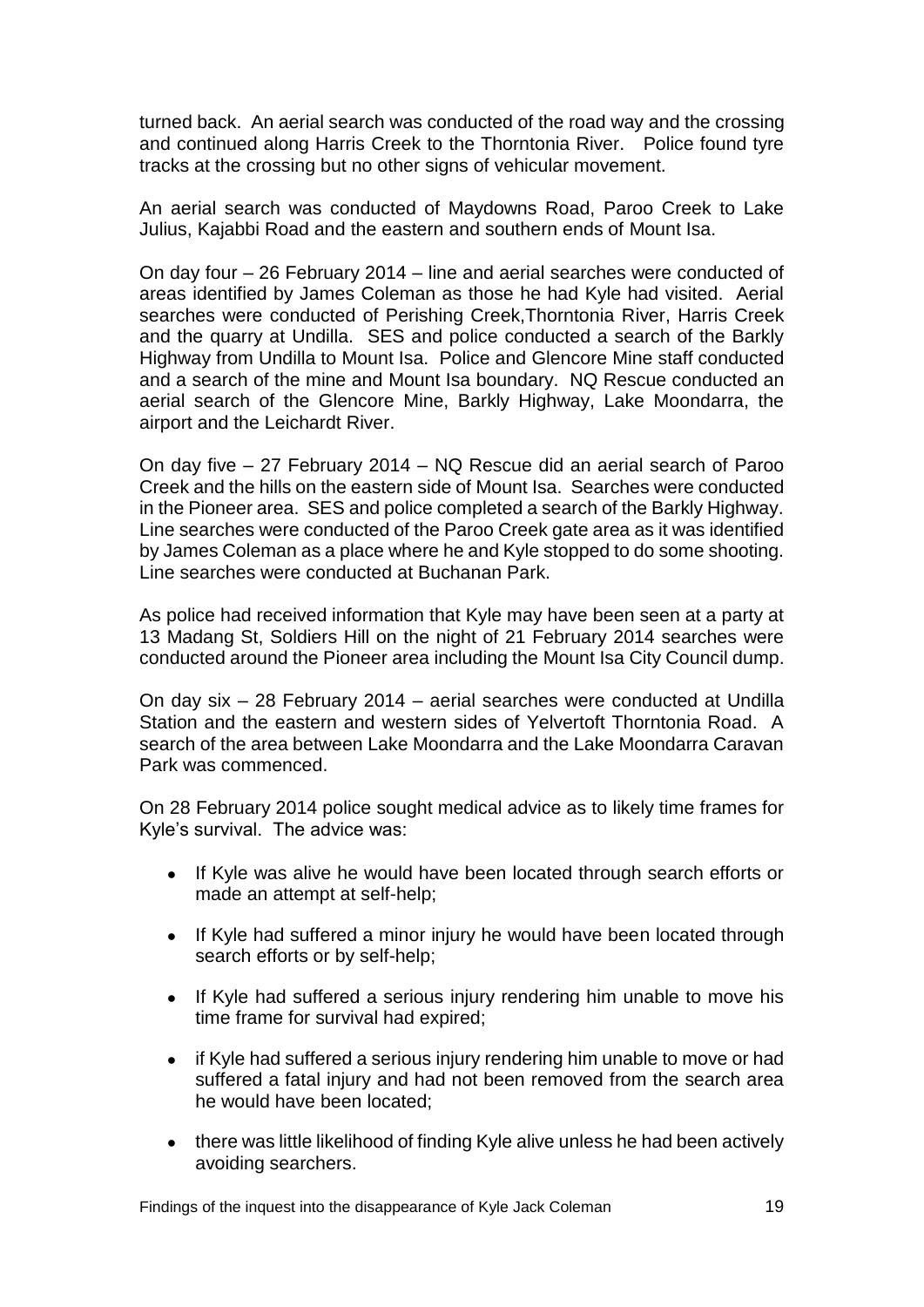On 1 March 2014 police continued searching Undilla Station and also conducted foot and aerial searches of the hills on the eastern side of Mount Isa.

On 2 March 2014 police conducted an aerial search of the Leichardt River from Mount Isa to Lake Moondarra and foot searches around Paroo Creek gate and the Leichardt River north of Davis Road. Camooweal Caves were searched.

From 9 to 10 May 2014 and from 21 to 22 May 2014 police and SES conducted line and aerial searches around the Thornton River in response to Mr Miller locating bullet holes in a tree and a car jack in that area.

In December 2014 the Police Dive Squad searched a permanent water hole located on the Thornton River on Undilla Station but no items of interest were located.

Police cadaver dogs could not be utilised on Undilla Station due to the presence of dog baits on the Station.

#### *False information provided by James Coleman*

Some of the information provided or omitted by James Coleman conflicts with facts later ascertained:

- James' vehicle was seen to be very clean at 10.39am on 22 February 2014 on CCTV at McDonalds and also by Dirk Neal at 9am on 22 February 2014 at CVT Bullbar. James did not tell police that he washed his car that morning in either of his comprehensive statements.
- James told police that he and Kyle only went as far as the Harris Creek crossing and then returned however, the items retrieved from the fire site and the tree site and the location of the jack indicate that James and Kyle travelled much further into Undilla Station.
- James told police that he took a .303 rifle on the camping trip. Michael Coleman told police that James also borrowed a 12 gauge shotgun from him before going camping and returned it on 22 February 2014. The ammunition for the shotgun seized from Michael Coleman's residence had the number 4 painted on it in white paint as did the shells located near the damaged tree and the shell located under the passenger seat. James did not tell police that he took the shotgun camping. Blood found on that gun belonged to Kyle Coleman.
- Phone records for Kyle and James were inconsistent with the information James gave to police as to when he called Kyle and the time they returned to Mount Isa.

Investigating police concluded that Kyle Coleman did not return from Undilla Station with James Coleman.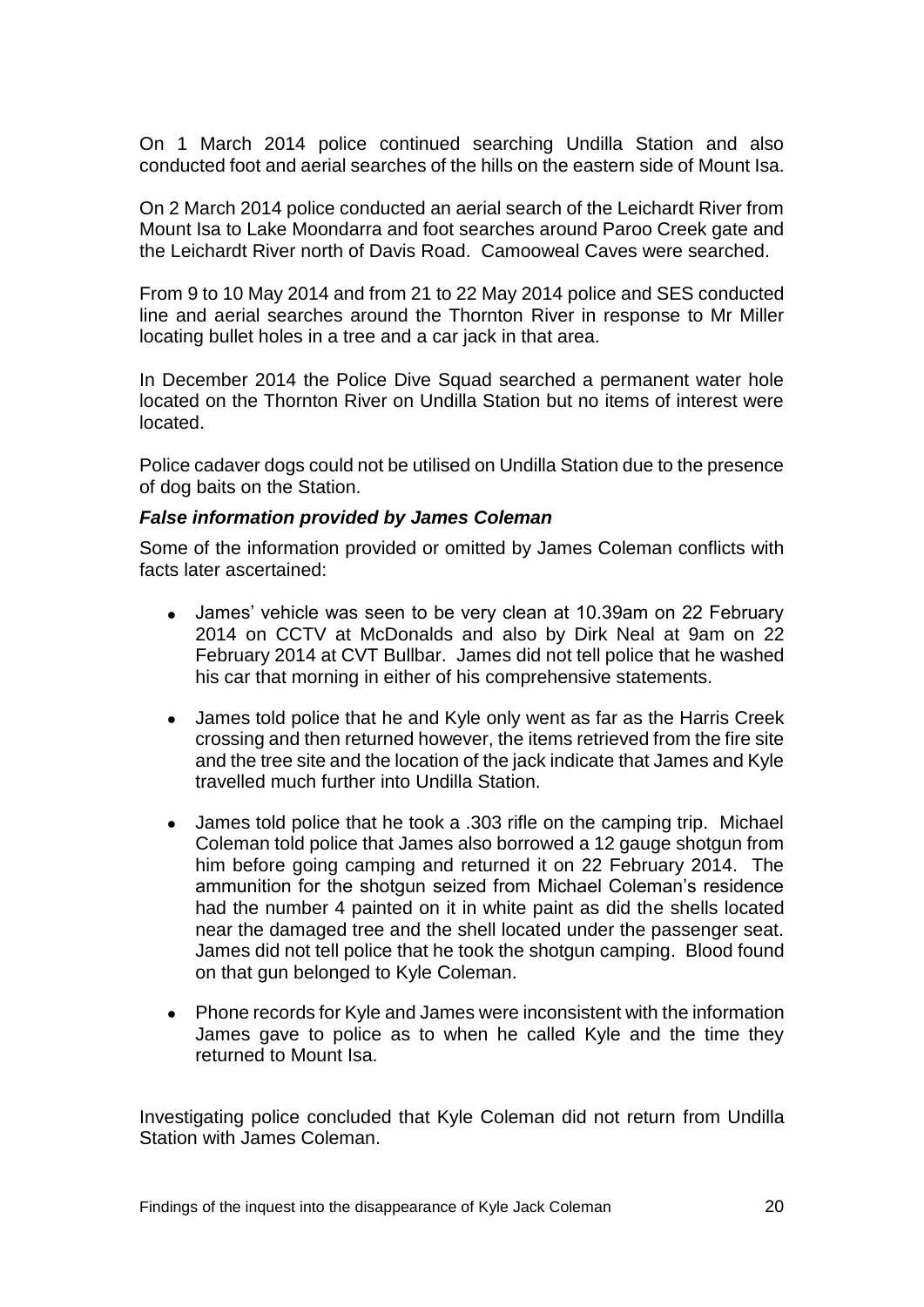## **The inquest**

The inquest into the disappearance of Kyle Coleman commenced at Mount Isa on 4 April 2016.

Counsel Assisting tendered a brief of evidence containing 173 exhibits. A further 7 exhibits were tendered during the inquest.

Twenty witnesses were called to give evidence and the evidence commenced at 9.30am on 5 April 2016. Most of the evidence given at the inquest amounted to clarification of information the witnesses provided in their statements. In these findings I will only discuss any new or particularly relevant evidence that was given during the inquest.

### **The evidence**

#### **Robert Coleman**

Since Kyle's disappearance Mr Coleman has visited Undilla Station on countless occasions searching for signs of Kyle. After Mr Miller found the watch parts, burnt material and bones at the fire site, Mr Coleman excavated that area. He found numerous burnt patches under the soil and he could smell diesel in the ground.

Mr Coleman identified the watch parts found at the fire site as being parts of the watch that he and Ms Coleman gave Kyle for Christmas in 2013. When Kyle wasn't wearing the watch he put it in his backpack.

Mr Coleman identified some cotton material that contained stuffing as a doona that belonged to Kyle. The matching pillow case is still at his home.

Mr Coleman believes that the canvas material is from Kyle's Darche swag.

Mr Coleman identified some cardboard found at the fire site as being the front cover of a time sheet book that Kyle always kept in his backpack.

Mr Coleman said that James told him that Kyle's camping chair was in James' yard as Kyle had left it there when he went home on the morning of 22 February 2014 but, although Mr Coleman asked for it to be returned on numerous occasions, James did not give it to him.

#### **Sonia Coleman**

Ms Coleman stated that Kyle always let her know where he was and if he came back into town instead of staying at Undilla Station on the night of 21 February 2014 he would have sent her a text telling her that. She does not believe that he would have walked home from James' house as she had told him not to walk home and to catch a cab or get a lift home instead of walking.

Ms Coleman said that she believed Kyle had his watch up until the last time she saw him. She said that if he was not wearing it he left it in his bedroom or put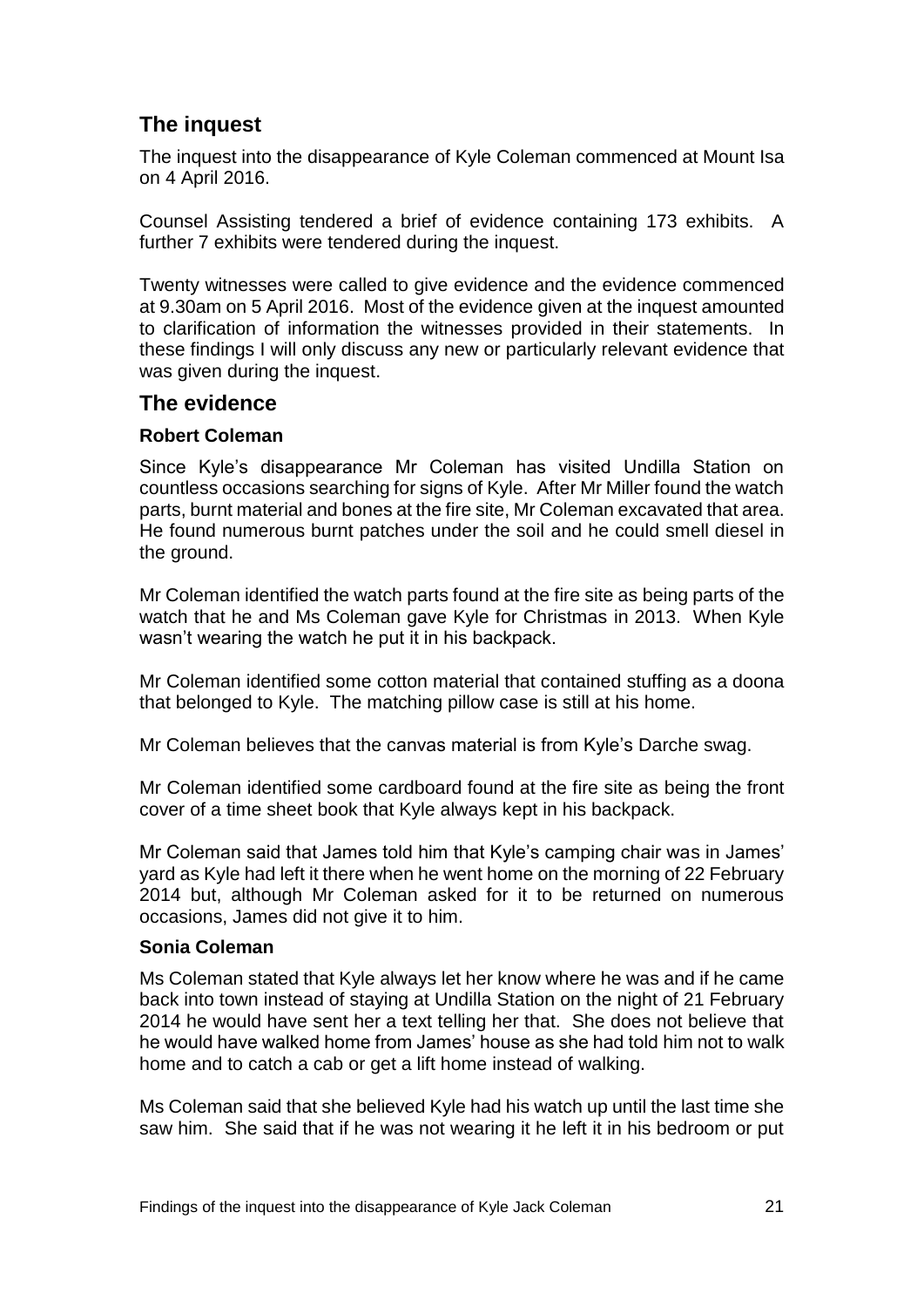it in his backpack. She said if he went camping he would put it in his backpack. After Kyle disappeared the watch was not in his bedroom.

#### **Lindsay Miller**

Mr Miller believes that James had been on Undilla Station on about three different occasions.

Mr Miller said that on 21 February 2014 he told James and Kyle not to cross Harris Creek. He told them to go back to the grid on the road and use another track. It was this track on which Mr Miller found the fire site, the tree site and the jack.

Mr Miller said that the fire site was 3m off the side of that track. The tree site was about 1 metre off the side of that track. The track ends at the Thornton River at the location at which he found the jack (which was on the southern side of the crossing). It is about 2.5k from the fire site to the tree site and then another 2.5k from there to the Thornton River.

The fire site is about 20 km from the Harris Creek crossing.

Mr Miller said that he saw tyre tracks on the northern side of the Thornton River crossing. The tracks were about 6km from the crossing.

Mr Miller said that when he found the tracks and the relevant sites he was the first person who had been in those areas since James and Kyle had visited the Station.

#### **Shane Everist**

Sergeant Everist examined the ammunition taken from the tree which had been damaged by firearms. He said that the ammunition he examined could be .303 calibre.

#### **Kate Taylor**

Senior Constable Taylor gave evidence that the projected bloodstain on the muzzle of the shotgun would have come from a person or object in close proximity, probably 3 to 4 metres, to the gun.

She said the second bloodstain was either a passive or projected bloodstain.

She said the third bloodstain was either a passive or projected bloodstain but she could not determine which as part of the stain was missing, having flaked away.

She said that the fourth stain could have been projected.

She said she was unable to determine any pattern in relation to the bloodstain in the gun bag because of the material it was found on.

Senior Constable Taylor said that none of the stains were contact stains and none were blood spatter stains. She said projected blood stains were caused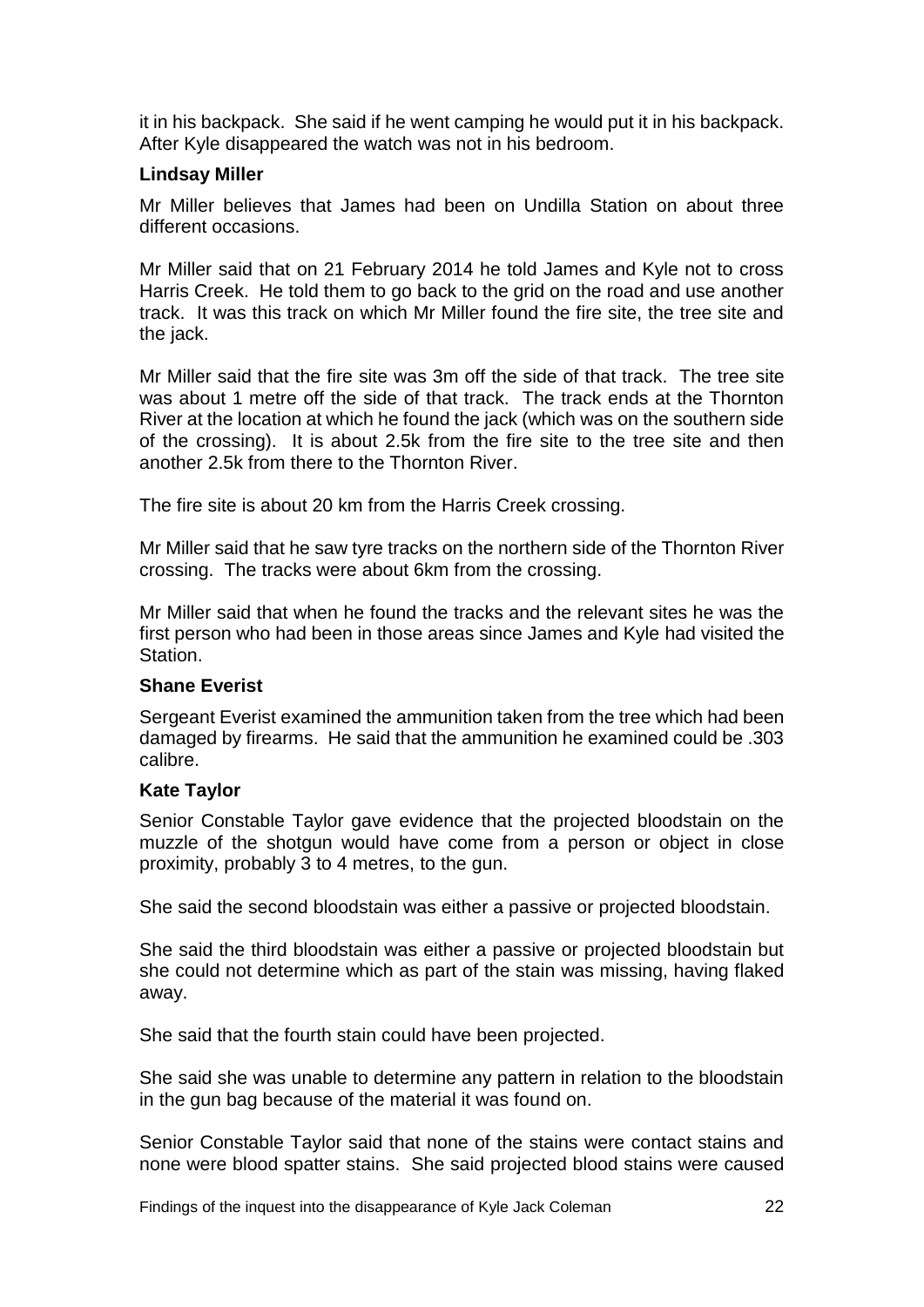by a force other than gravity e.g. a person moving whilst bleeding causing blood to be propelled onto an object. She said that blood spatter, which results from back spray when a person is shot, is different to a projected pattern. Blood spatter leaves a pattern of very fine droplets which is the backspray of blood from the force of a bullet entering a body. None of the stains on the shotgun were blood spatter stains.

Senior Constable Taylor said that a human body could not have been totally consumed by fire at the fire site. Although it is possible for a human body to be totally consumed by fire it requires temperatures of at least 900 degrees Celsius and the fire has to be maintained for a significant period. She said that even then one would expect to find some sign that a body had been burnt. The fire site did not appear to be the site of such an extreme fire.

#### **Dirk Neale**

Mr Neale said it was unusual that James did not acknowledge him when he drove into CVT Bullbars on the morning of 22 February 2014. He said that James got out of his car but he could not see what James was doing. James got back in his car and left after about five minutes. Mr Neale said that James' father, Michael Coleman, has a container at that location.

Mr Neale said that James' Toyota Landcruiser was at CVT Bullbars that morning.

#### **Michael Coleman**

Mr Coleman and his family have a long history of involvement with clay target shooting and clay target shooting clubs. James was a junior shooter and at the time of Kyle's disappearance he was licensed to own firearms. He was aware of gun safety and had completed a gun safety course to obtain his licence. Mr Coleman had always stressed the importance of gun safety at home and at the club.

Mr Coleman was shown the shotgun shells found at the tree site and identified them as his shells which he had given James on 18 February 2014.

Michael Coleman agreed that he had a shed at CVT Bullbars. He said that he had never seen anything in it that he hadn't put there.

#### **Troy Sabin Snr**

Mr Sabin said that he had no idea why James committed suicide. He said that he and his wife cleaned the house after James' death and they found no note from him.

Mr Sabin said that when he went to pick up Toni Sabin to take her to work on the morning of 22 February 2014 James looked tired and dirty like he'd been out bush. His car looked like it had been driven up a dirt road – it was dusty. It appeared to him that it was the first time that morning that James and Toni had seen each other.

Mr Sabin said that Kyle and James were more like brothers than friends.

Findings of the inquest into the disappearance of Kyle Jack Coleman 23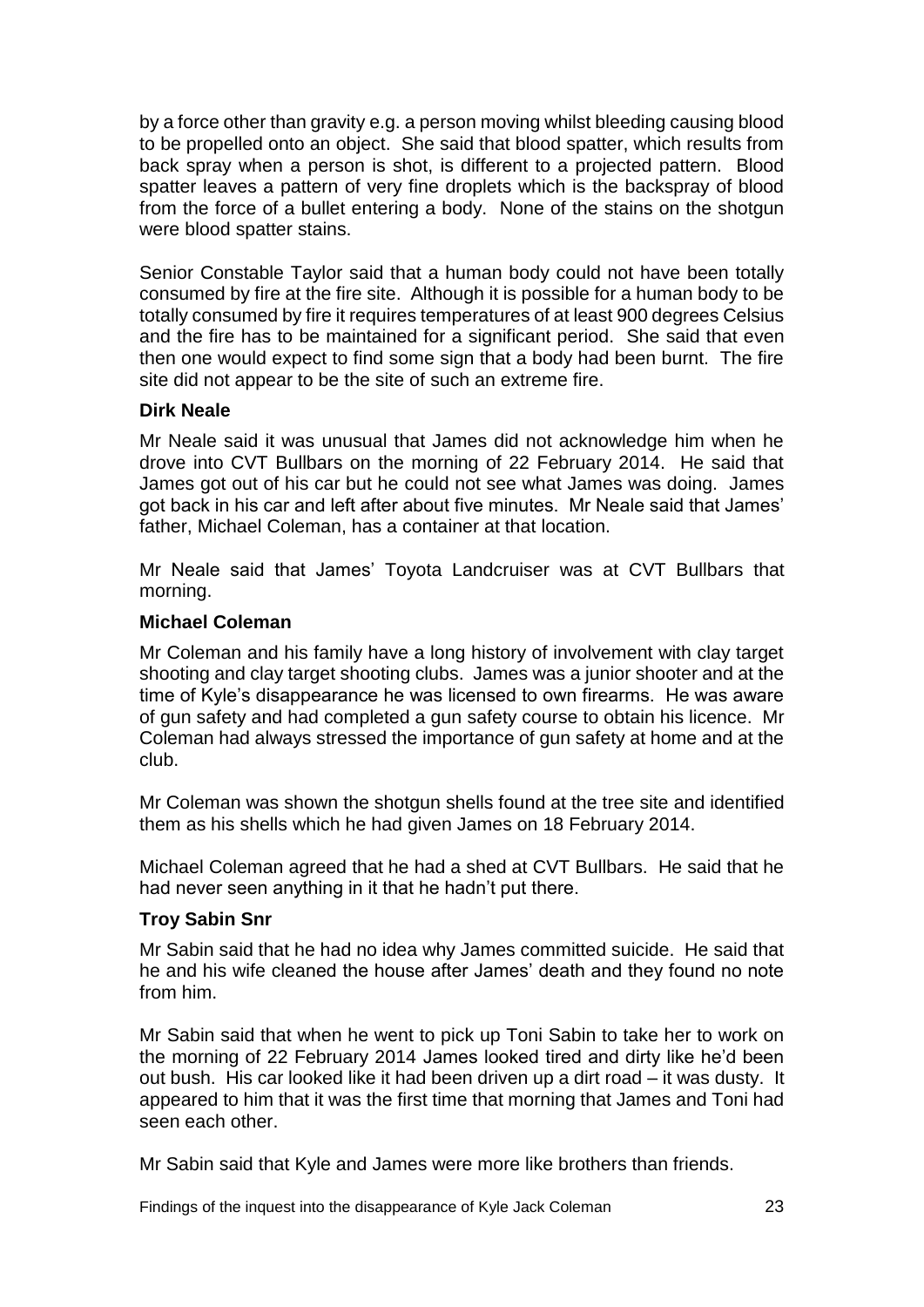#### **Troy Sabin Jnr**

Mr Sabin Junior said that on the occasion he went hunting with James at Undilla Station they were consuming alcohol from the time they arrived on the Station.

#### **Toni-Lee Sabin**

Ms Sabin said that the first time she saw James after he left for Undilla Station on 21 February 2014 was at about 8.20am on 22 February 2014. She was home alone for the whole night. She woke up at about 11.30pm and nobody was home at that time. She woke up that morning between 6.30am and 7.30am and nobody else was home then.

When she saw James at 8.20am he looked sad and dirty. The car was filthy, as usual. It had dirt and mud on it and looked like it had been driven on a dirt road.

Ms Sabin said that she cleaned the car every Tuesday. James never washed the car.

Ms Sabin said that she didn't think the car had been cleaned when James picked her up from work. It still had mud and dust on it.

She said she first saw the dent in the bumper bar of the Colorado on the morning of 26 February 2014. She asked James whether he had backed into a tree and he said, "Yeah."

She said that James had always told her the same story about Kyle's disappearance and she never challenged him about it or heard anyone else challenge him. James told her they came back early from the trip and were drinking on the front verandah. She asked him if there had been an accident at Undilla and he said there hadn't been. She said that he had no answers for her.

Ms Sabin said that it would be usual, had the boys returned early from a trip, for one of them to wake her up. Ms Sabin denied telling Robert Coleman on 23 February 2014 that she and James had a huge fight the night before.

#### **Megan Johnston**

Detective Constable Johnston stated that all proof of life checks showed no sign of Kyle since 21 February 2014.

Detective Johnston stated that she formed the opinion, from telephone records, that the mobile phones of Kyle and James both came back into range of the Mount Isa telecommunications towers at about 8.10am on 21 February 2014 and that Kyle last used his phone at 11.54am on 21 February 2014 when he sent a text message to his father.

Detective Johnston agreed that at 8.08am James tried to phone Undilla Station. He also tried to call Kyle's mobile twice and at 8.11am he sent a text to Kyle.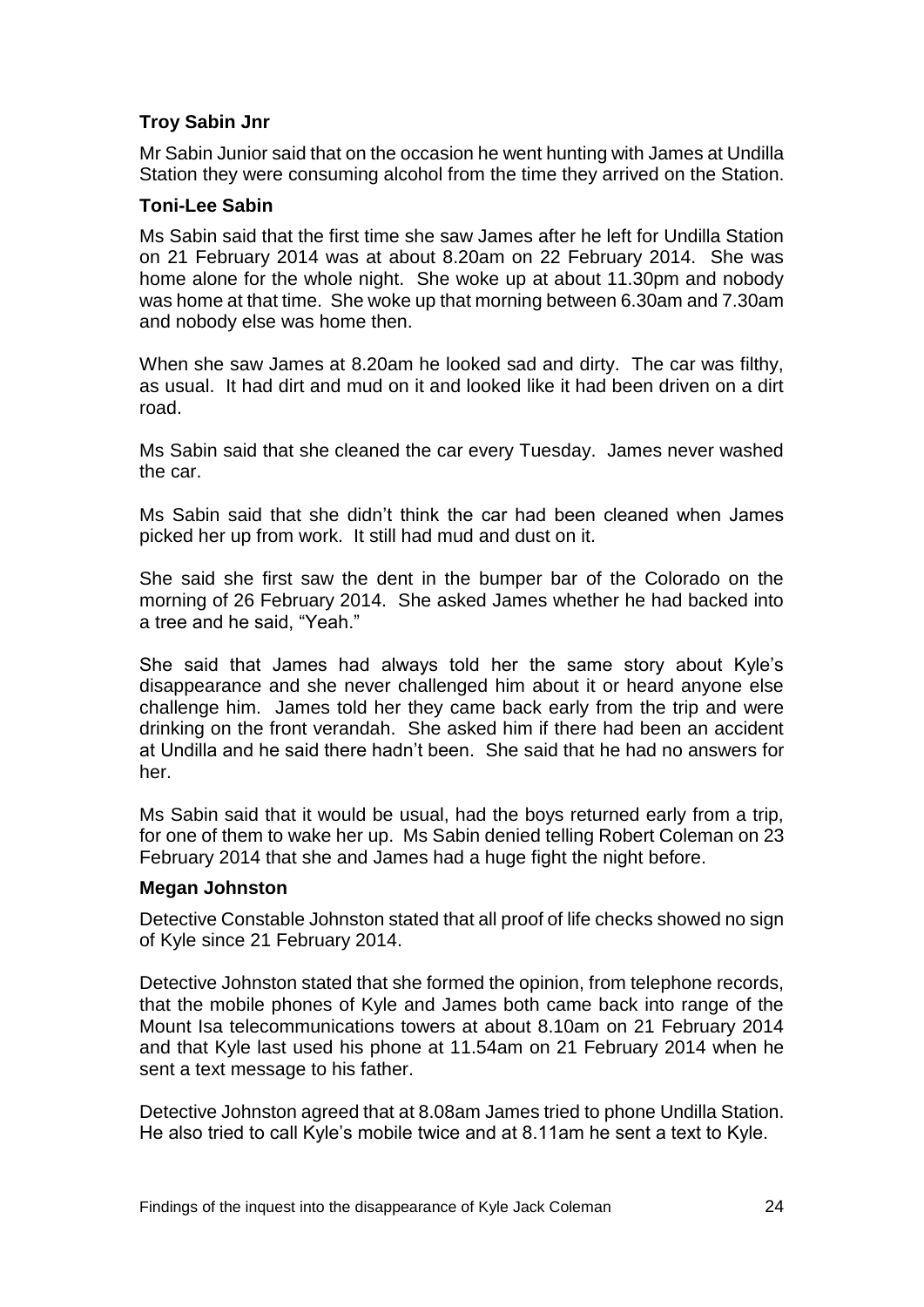Detective Johnston concluded that James brought both his and Kyle's phones back to Mount Isa at about 8am and that James disposed of his own phone later that afternoon and then told friends and family that he had lost it.

Detective Johnston agreed that the jack found at the Thornton River crossing was from a Holden Colorado and that when police seized James' vehicle the jack in the car was from a Toyota Landcruiser.

Detective Johnston agreed that the following items were found at the fire site:

- Spent ammunition from a shotgun and a .303 rifle and the shotgun ammunition was identified by Michael Coleman as being the same as that he gave to James earlier that week;
- Material that could have been from a swag;
- Cotton material that was consistent with coming from a doona that was owned by Kyle;
- Pieces of cardboard which were the same as the cover of a timesheet book that was owned by Kyle;
- Watch pieces that were consistent with being from a watch that was owned by Kyle;
- Metal studs that could have come from a backpack.

#### **Comments and findings**

#### **The scope of the Coroner's inquiry and findings**

An inquest is not a trial between opposing parties but an inquiry into a death. The scope of an inquest goes beyond merely establishing the medical cause of death.

The focus is on discovering what happened; not on ascribing guilt, attributing blame or apportioning liability. The purpose is to inform the family and the public of how the death occurred and, in appropriate cases, with a view to reducing the likelihood of similar deaths.

As a result, a coroner can make preventive recommendations concerning public health or safety, the administration of justice or ways to prevent deaths from happening in similar circumstances in future. A coroner must not include in the findings or any comments or recommendations, statements that a person is or may be guilty of an offence or is or may be civilly liable.

Proceedings in a coroner's court are not bound by the rules of evidence. That does not mean that any and every piece of information however unreliable will be admitted into evidence and acted upon. However, it does give a coroner greater scope to receive information that may not be admissible in other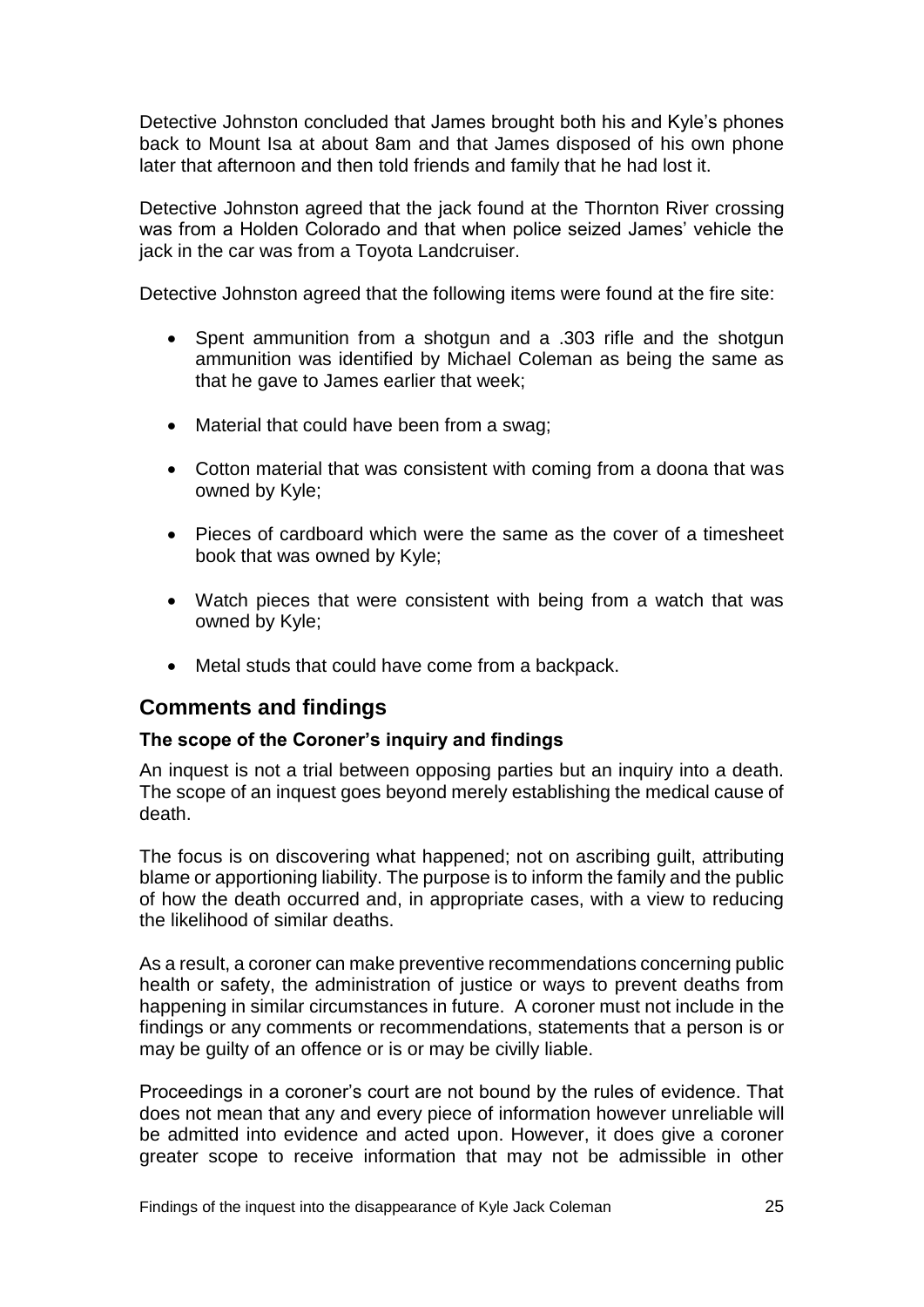proceedings and to have regard to its origin or source when determining what weight should be given to the information.

A coroner should apply the civil standard of proof, namely the balance of probabilities. However the more significant the issue to be determined, the more serious an allegation or the more inherently unlikely an occurrence, then the clearer and more persuasive the evidence needs to be for a coroner to be sufficiently satisfied it has been proven.

If, from information obtained at an inquest or during the investigation, a coroner reasonably suspects a person has committed an offence, the coroner must give the information to the Director of Public Prosecutions in the case of an indictable offence and, in the case of any other offence, the relevant department. A coroner may also refer a matter to the Criminal Misconduct Commission or a relevant disciplinary body.

## **Findings**

I make the following findings applying the civil standard of proof i.e. these are the facts of which I am satisfied on the balance of probabilities.

I find that Kyle Coleman and James Coleman left Mount Isa shortly before midday on 21 February 2014. They travelled in the Holden Colorado owned by James Coleman towards Gregory. When they reached the Burketown turn off the road was closed so they turned back towards Camooweal and went to the homestead at Undilla Station, arriving there between 2pm and 3pm that afternoon. They spoke to Lindsay Miller who said they could enter his station but they would only get as far as the first creek (the Harris Creek crossing) unless they took an alternate route.

I find that Kyle and James entered Undilla Station via the alternate route that did not take them to the Harris Creek crossing. At some time James crossed the Thornton River where his car became bogged and he used his jack to free it. He left his jack in the river.

Kyle and James travelled to the location where the gun shot damaged trees were located. They travelled to the fire site. I find that Kyle died at or near the fire site and his body was left on Undilla Station and his remains have since been moved and/or disposed of by animals.

I find that after Kyle died James burnt Kyle's belongings including his swag and his backpack which contained his watch and his timesheet book. He burnt those items at the fire site.

James left Undilla Station alone and he returned to Mount Isa alone.

James drove past the George Fisher Mine turn off at about 8am on 22 February 2014. He washed his car (probably at the Copper City Car Wash) and then went to his residence at 10 Skewes Street. He arrived there at about 8.20am.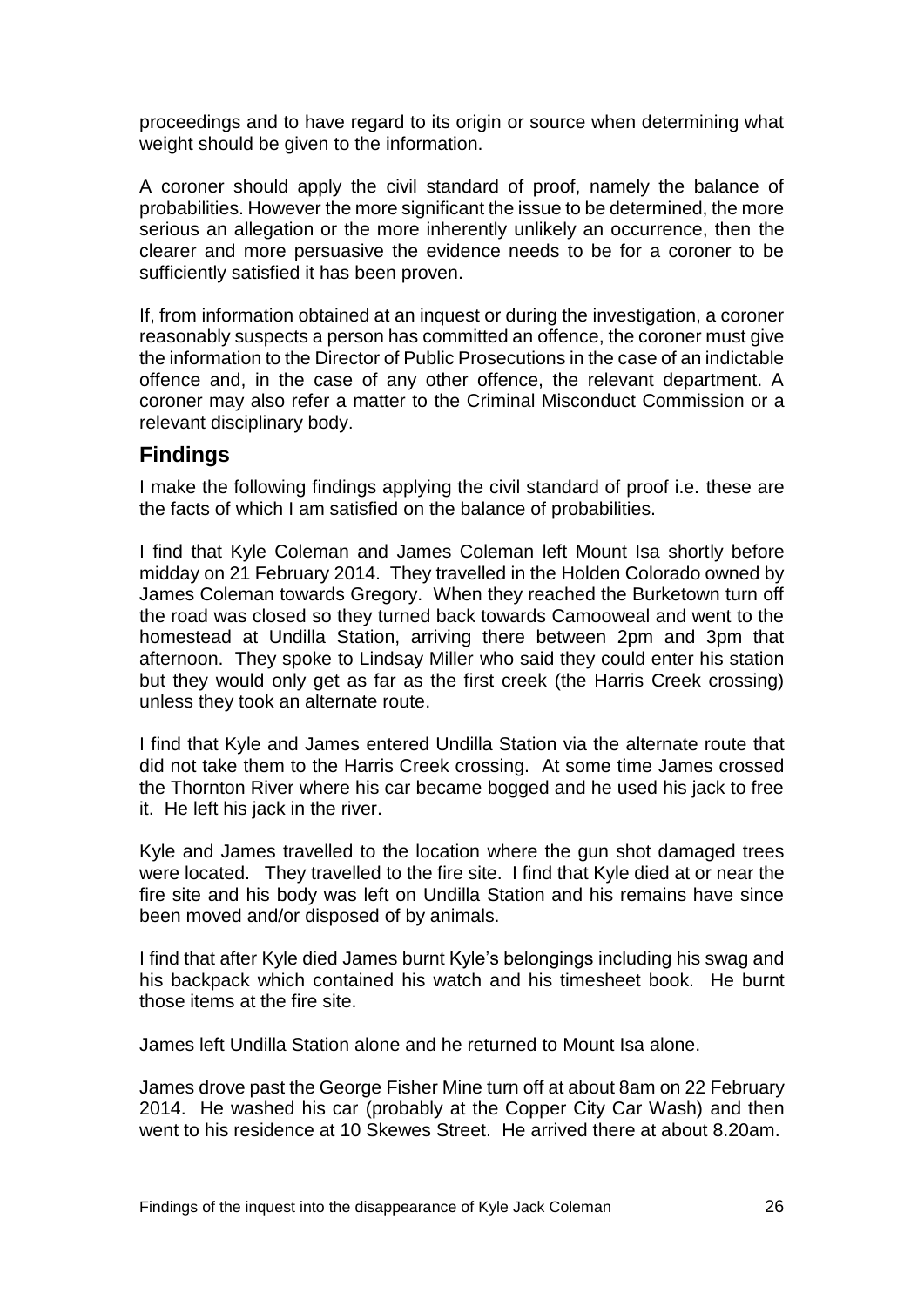I find that James Coleman was deliberately untruthful when he said that he and Kyle had returned to Mount Isa together. I find that Kyle Coleman did not return to Mount Isa. I find that James Coleman was deliberately untruthful when he said that he and Kyle had been unable to cross the first creek on Undilla Station and had turned back. I find that James Coleman was deliberately untruthful when he told police that he had only taken a .303 rifle on the camping trip. He also took the Mossberg shotgun.

I find that Kyle Jack Coleman is deceased. I find that he died on 21 or 22 February 2014. I find that he was killed by James Coleman and his death was as a result of the discharge of a firearm by James Coleman. I find that James shot Kyle with a Mossberg bolt action shotgun. I find that both Kyle and James were intoxicated at the time of the shooting.

I find that Kyle and James were very good friends when they left Mount Isa to go camping on 21 February 2014. There is no evidence of any falling out or animosity between the two. There is no evidence that James had any motive to harm Kyle. There is no evidence on which I could infer that Kyle's death was other than accidental.

At the time of his death James knew that the police would soon become aware that he had told lies and that Kyle had died at Undilla Station and he committed suicide rather than admit the truth or face the consequences that may follow from Kyle's death.

The deaths of both these young men is a tragedy for their families and all of those who knew and loved them.

#### **Comments**

The police investigation into the disappearance of Kyle Coleman, in particular the investigation carried out by Detective Senior Constable Megan Johnston, was thorough and comprehensive. It was hampered by the false information provided to police by James Coleman. Police officers investigating the disappearance of Kyle Coleman acted appropriately and in the course of a proper investigation and none of their actions could be said to have contributed to the death of James Coleman.

A number of the witnesses called at the inquest had been shooting with James Coleman. All gave evidence that he acted in a responsible and safe manner when around firearms, however, some of those witnesses also gave evidence that he, and they, had consumed alcohol when they were using firearms. I cannot accept that such behaviour constitutes responsible firearm use. It is concerning that some licensed firearm owners believe that it does.